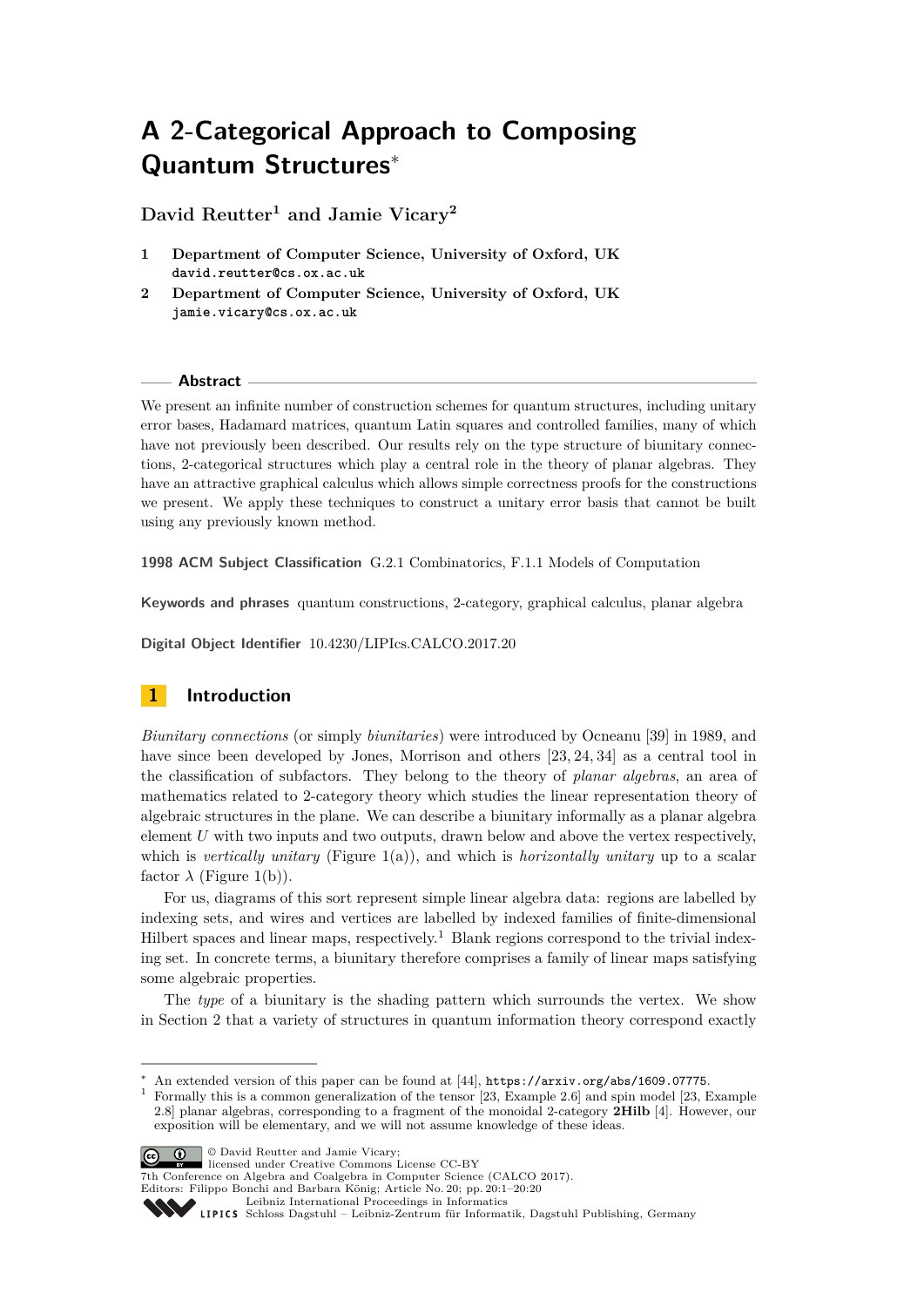<span id="page-1-0"></span>

<span id="page-1-1"></span>to biunitaries of particular types. Some important examples are given in Figure  $2<sup>2</sup>$  $2<sup>2</sup>$  In the rightmost image, we see that the notation is 3-dimensional, with the blue sheet lying beneath the yellow sheet. Rotations by a quarter-turn, and reflections about the horizontal or vertical axes, preserve the given interpretations in terms of quantum structures.

Some of these characterizations are already known: *Hadamard matrices*[3](#page-1-3) were characterized by Jones as biunitaries with alternating shaded and unshaded regions [\[23\]](#page-17-0), and *unitary error bases*[4](#page-1-4) were characterized by the second author as biunitaries with one shaded and three unshaded regions [\[53,](#page-19-1)[54\]](#page-19-2). Here we show that *quantum Latin squares*<sup>[5](#page-1-5)</sup> can be characterized as biunitaries with two adjacent shaded regions and two adjacent unshaded regions. We also show that controlled families can be described by adding an additional shaded region in a certain way; in Figure  $2(d)$ , we illustrate one application of this idea to give a biunitary characterization of a controlled family of Hadamard matrices.

Our main results are based on the simple fact that the *diagonal* composite of two biunitaries is again biunitary. We show in Section [3](#page-11-0) that, given the description of quantum combinatorial structures in terms of biunitaries as summarized above, one can immediately write down a large number of schemes for the construction of certain quantum structures from others. We give some examples in Figure [3;](#page-2-0) note that the biunitaries are connected diagonally in each case, as required.

<span id="page-1-2"></span><sup>2</sup> Note that some of the inputs or outputs of the biunitary may in general be composite wires. For example, in Figure [2\(](#page-1-1)c) the first input is composite, and Figure [2\(](#page-1-1)d) the first input and second output are composite.

<span id="page-1-3"></span><sup>&</sup>lt;sup>3</sup> A *Hadamard matrix* is a square complex matrix with entries of modulus 1, which is proportional to a unitary matrix. Fundamental structures in quantum information, they are central in the theories of mutually unbiased bases, quantum key distribution, and many other phenomena [\[18\]](#page-17-2). See Definition [6.](#page-10-0)

<span id="page-1-4"></span><sup>4</sup> A *unitary error basis* is a basis of unitary operators on a finite-dimensional Hilbert space, orthogonal with respect to the trace inner product. They provide the basic data for quantum teleportation, dense coding and error correction procedures [\[31,](#page-18-3) [49,](#page-19-3) [55\]](#page-19-4). See Definition [8.](#page-10-1)

<span id="page-1-5"></span><sup>5</sup> A *quantum Latin square* [\[36\]](#page-18-4) is a square grid of vectors in a finite-dimensional Hilbert space, such that every row and every column is an orthonormal basis. They generalize Latin squares. See Definition [10.](#page-10-2)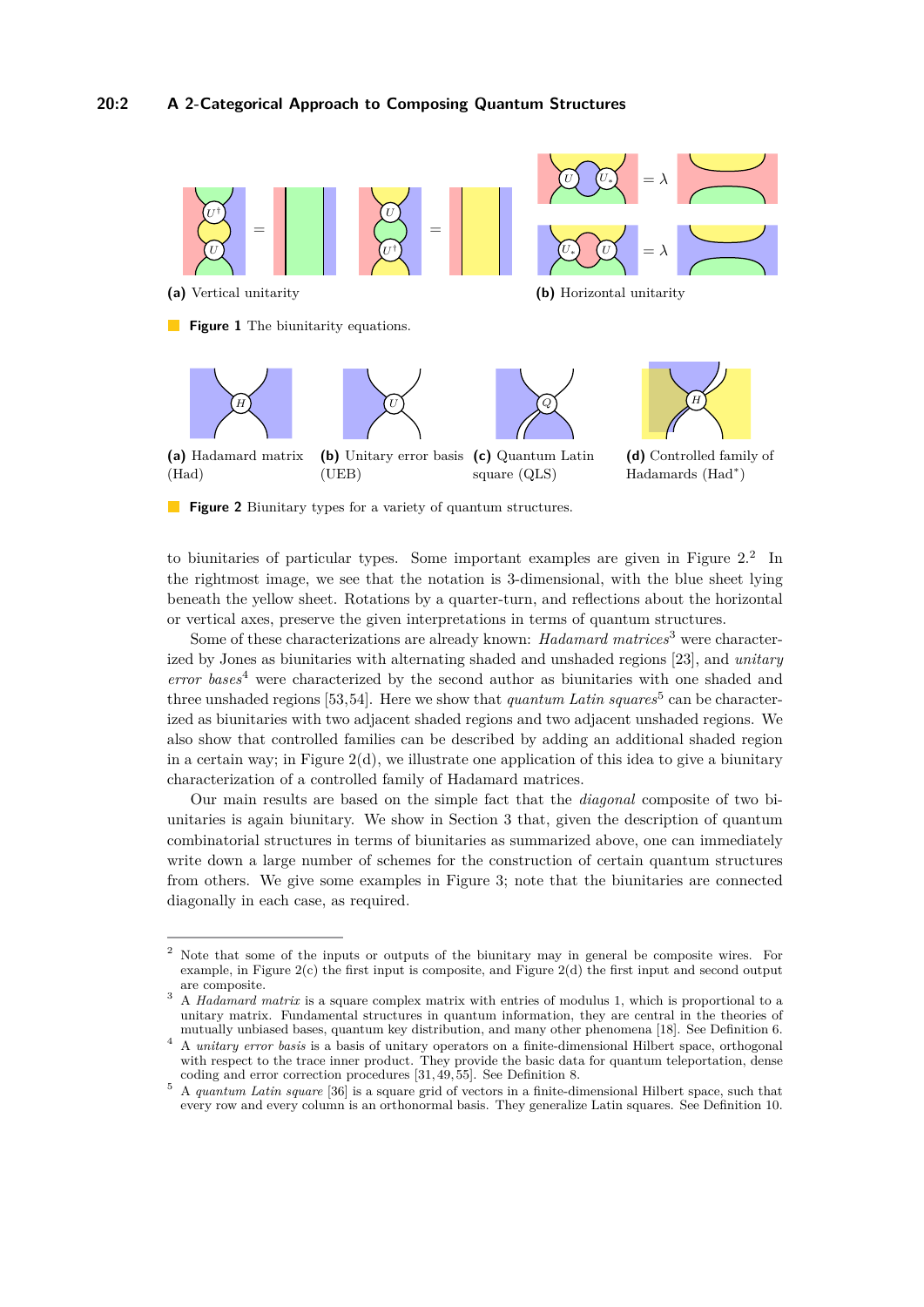<span id="page-2-0"></span>

**(a)** Had + Had  $\sim QLS$  **(b)** UEB + UEB  $\sim$  QLS **(c)** Had<sup>\*</sup> + QLS  $\sim$  UEB **(d)** Had<sup>\*</sup> + Had<sup>\*</sup>  $\sim$  Had

**Figure 3** Some biunitary composites of arity 2.

We explain each of these constructions briefly. Figure  $3(a)$  gives a way to combine two Hadamard matrices to produce a quantum Latin square, generalizing a known construction.<sup>[6](#page-2-1)</sup> (Note that the wires terminating near the upper-right of Figure [3\(](#page-2-0)a) are interpreted as a *single* composite wire for the purpose of identifying it as having the basic quantum Latin square type of Figure  $2(c)$ , a method that we use repeatedly, and motivate formally with bracketings in Theorem [16.](#page-12-0)) Figure [3\(](#page-2-0)b) gives a procedure for combining two unitary error bases to yield a quantum Latin square, a construction we believe to be new. Figure [3\(](#page-2-0)c) combines a controlled family of Hadamard matrices and a quantum Latin square to give a unitary error basis, recovering the quantum shift-and-multiply construction [\[36,](#page-18-4) Definition 18]. In Figure [3\(](#page-2-0)d), two families of Hadamard matrices are combined to produce a single Hadamard matrix, recovering a construction of Hosoya and Suzuki [\[21,](#page-17-3) Section 1] which generalizes a construction of Diţă [\[17,](#page-17-4) Section 4]. These constructions can of course be iterated; for example, combining the constructions of Figures [3\(](#page-2-0)a) and [3\(](#page-2-0)c) gives a way to combine a controlled family of Hadamard matrices and two further Hadamard matrices to produce a single unitary error basis, again a new construction.

In all these cases, correctness of the construction follows immediately from the typetheoretic structure (that is, the shading pattern) of the diagram, relying only on diagonality of the composition; no further details need to be checked. Our approach therefore offers advantages even for those constructions that are already known, since the traditional proofs of correctness are nontrivial. To emphasize this point we compare our graphical techniques to traditional methods, in which constructions are defined using tensor notation. For example, the construction of Figure  $3(c)$  would traditionally be written as follows [\[36,](#page-18-4) Definition 18], where  $U_{ab,c,d}$  is the  $(c,d)$ <sup>th</sup> matrix entry of the  $(a,b)$ <sup>th</sup> element of the unitary error basis,  $Q_{b,d,c}$  is the coefficent of  $|c\rangle$  in the  $(b,d)$ <sup>th</sup> position of the quantum Latin square, and  $H_{a,d}^b$ is the (*a, d*)th coefficient of the *b*th Hadamard matrix:

<span id="page-2-2"></span>
$$
U_{ab,c,d} := H_{a,d}^b Q_{b,d,c} \tag{1}
$$

It is not trivial to write down correct expressions of this form, and to show that this indeed defines a unitary error basis requires a calculation of several lines [\[36,](#page-18-4) Theorem 20] that invokes the distinct algebraic properties of the tensors  $Q_{b,d,c}$  and  $H_{a,d}^b$ . In contrast, in our new approach, it would be easy to discover this construction by considering all ways the basic components can be diagonally composed; correctness is immediate, and all algebraic properties are subsumed by the single concept of biunitarity. Nonetheless, expression [\(1\)](#page-2-2) can be immediately read-off from the form of the biunitary composite.

<span id="page-2-1"></span><sup>6</sup> When both Hadamard matrices are the same, this agrees with a known construction of a quantum Latin square from a single Hadamard matrix [\[36,](#page-18-4) Definition 10].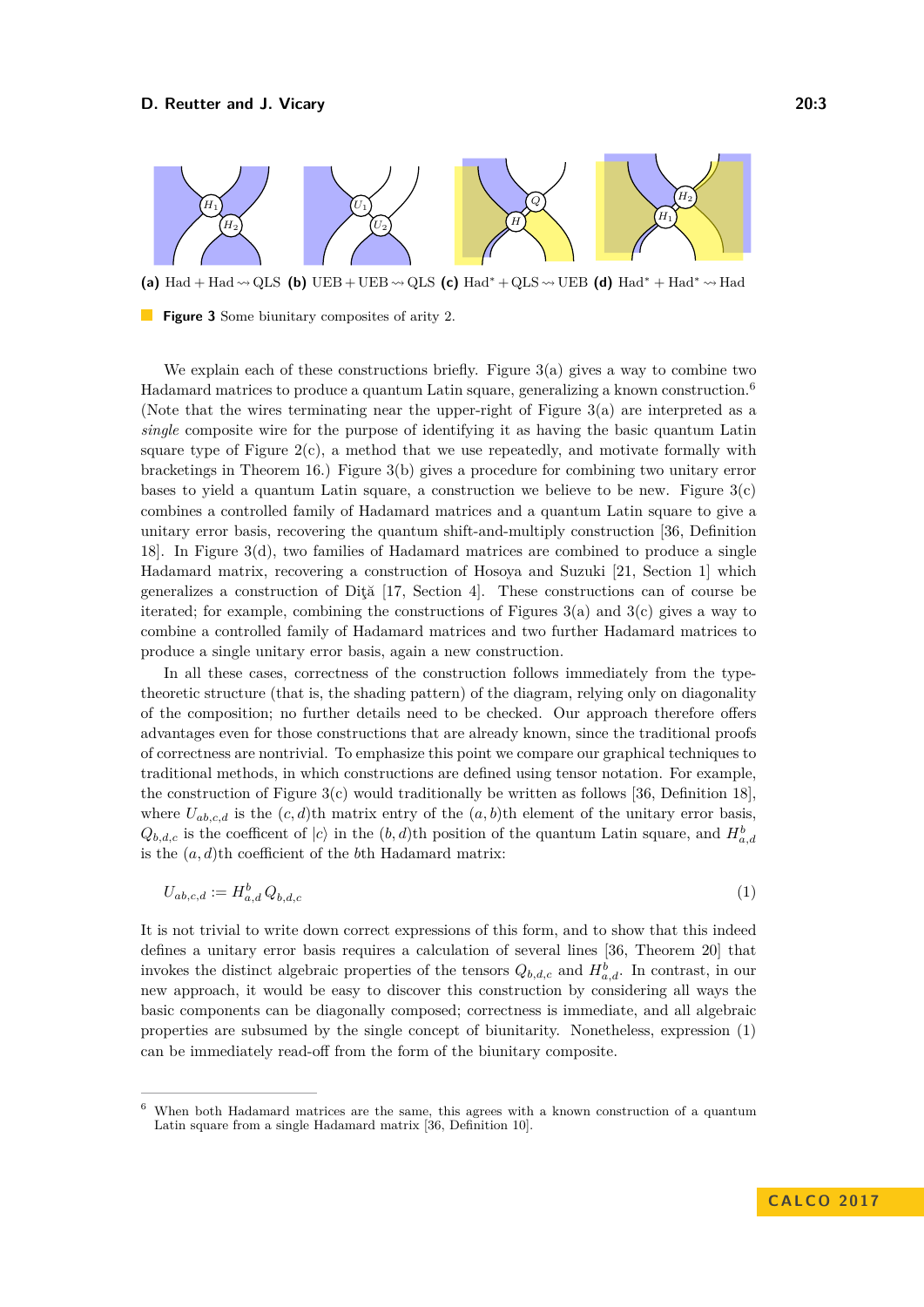# **20:4 A 2-Categorical Approach to Composing Quantum Structures**

<span id="page-3-0"></span>

(a)  $Had + Had + Had \rightarrow UEB$ 

**(b)** Had<sup>\*\*</sup> + QLS + QLS + UEB  $\rightsquigarrow$  UEB

**Figure 4** Some biunitary composites of arities 3 and 4.

Higher-arity constructions can also be described, such as those given in Figure [4.](#page-3-0) Both of these we believe to be new. In Figure  $4(a)$ , arising as a consequence of the constructions of Figures [3\(](#page-2-0)a) and [3\(](#page-2-0)c), three Hadamard matrices combine to produce a unitary error basis, an elegant construction which we believe to be new.[7](#page-3-1) In Figure [4\(](#page-3-0)b), which does not arise as a consequence of lower-arity constructions, we combine a double-controlled family of Hadamard matrices  $(H)$ , two quantum Latin squares  $(Q_1, Q_2)$  and a unitary error basis (*U*) to produce a new unitary error basis. While the first example is simple and elegant, the second example is indicative of the more complex constructions our technique can produce. Further complex examples are given in Figures [10.](#page-15-0)

For unitary error bases, we illustrate all constructions of arities 2 and 3 that arise from our methods, and we give examples of constructions of arities 4 and 8. Furthermore, in an extended version of this paper [\[44\]](#page-18-2), we show that our methods give rise to an infinite family of logically independent constructions, none of which factor through any simpler construction between Hadamard matrices, unitary error bases, quantum Latin squares and controlled families thereof.

Finally, in the extended version we use the 4-fold composite of Figure [4\(](#page-3-0)b) to produce a unitary error basis on an 8-dimensional Hilbert space, which we show cannot be produced by the two known UEB construction methods—algebraic, and quantum shift-and-multiply even up to equivalence. This is a proof of principle that the biunitary methods we propose can give rise to genuinely new quantum structures.

**Significance.** Hadamard matrices and unitary error bases provide the mathematical foundation for an extremely rich variety of quantum computational phenomena, amongst them the study of mutually unbiased bases, quantum key distribution, quantum teleportation, dense coding and quantum error correction [\[18,](#page-17-2) [29,](#page-18-5) [31,](#page-18-3) [49,](#page-19-3) [55\]](#page-19-4). Nevertheless their general structure is notoriously difficult to understand; in dimension *n*, Hadamard matrices have only been classified up to  $n = 5$  [\[50,](#page-19-5) [52\]](#page-19-6), and the general structure of unitary error bases is virtually unknown for  $n > 2$ . Quantum Latin squares have been introduced much more recently [\[7,](#page-17-5)[35,](#page-18-6)[36\]](#page-18-4), generalizing classical Latin squares which have a wide range of applications in classical and quantum information [\[10,](#page-17-6) [33,](#page-18-7) [48\]](#page-19-7).

By unifying these quantum structures as special cases of the single notion of biunitary, and providing simple type-theoretical tools to understand the intricate interplay between them, we unify several already-known and seemingly-unrelated constructions [\[7,](#page-17-5)[17,](#page-17-4)[21,](#page-17-3)[36,](#page-18-4)[55\]](#page-19-4),

<span id="page-3-1"></span><sup>7</sup> When all three Hadamard matrices are the same, this agrees with a known construction of a unitary error basis from a single Hadamard matrix [\[36,](#page-18-4) Definition 33] which we believe to be folklore.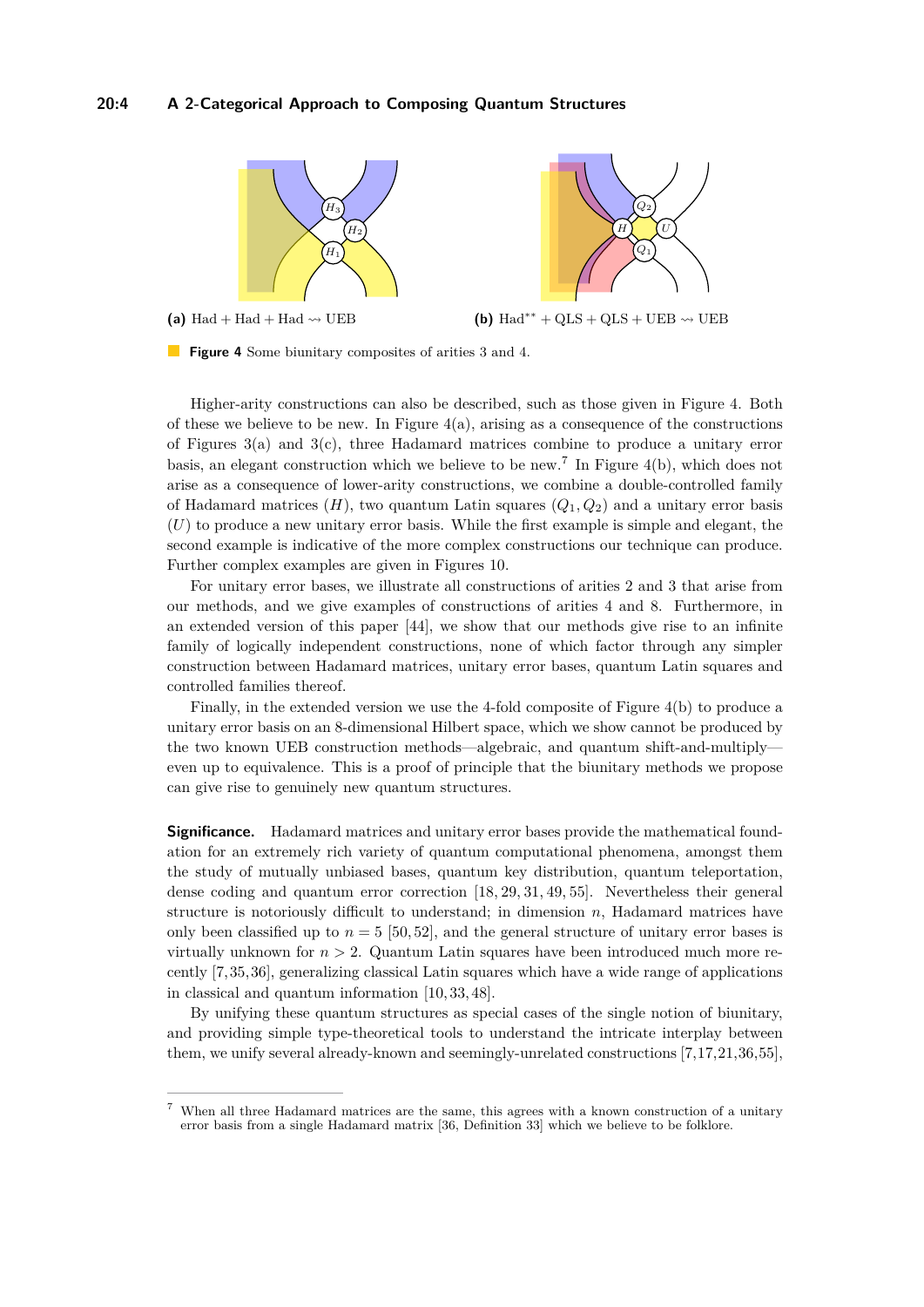uncover an infinite number of new constructions, and produce novel, concrete examples. These new tools may lead to further progress in questions of classification and applications of Hadamard matrices, unitary error bases and quantum Latin squares, and perhaps move us closer to full classification results for these important structures.

On the other hand, biunitaries are central tools in the study and classification of subfactors [\[23,](#page-17-0)[24,](#page-17-1)[34,](#page-18-1)[39,](#page-18-0)[43\]](#page-18-8), a highly significant activity in the theory of von Neumann algebras. We hope that our work leads to the development of further connections between subfactor theory and quantum computation.

## **1.1 Related work**

**Quantum constructions.** As well as producing a number of new constructions, our methods encompass and unify several constructions from the literature.

- The *Hadamard method* [\[36,](#page-18-4) Definition 33], believed to be folklore, which produces a unitary error basis from a single Hadamard matrix. In Figure  $4(a)$  we give a new generalization, in which three Hadamard matrices produce a unitary error basis.
- $\blacksquare$  The method given in [\[7,](#page-17-5) Definition 2.3] and [\[36,](#page-18-4) Definition 10], which produces a quantum Latin square from a single Hadamard matrix. In Figure  $9(a)$  we give a new generalization, in which two Hadamard matrices produce a quantum Latin square.
- Werner's *shift-and-multiply construction* [\[55\]](#page-19-4) which produces a unitary error basis from  $\sim$ a family of Hadamard matrices and a Latin square. This is a special case of the quantum shift-and-multiply construction discussed below.
- The *quantum shift-and-multiply construction* due to Musto and the second author [\[36,](#page-18-4) Definition 18] which produces a unitary error basis from a family of Hadamard matrices and a quantum Latin square. We give a biunitary description in Figure  $9(f)$ .
- *Dită's construction* [\[17,](#page-17-4) Section 4], which produces a Hadamard matrix from a Hadamard matrix and a family of Hadamard matrices, and is widely used [\[17,](#page-17-4) [32,](#page-18-9) [38,](#page-18-10) [52\]](#page-19-6). We give a biunitary description in Figure [9\(](#page-12-1)d).
- *Hosoya's and Suzuki's construction* [\[21,](#page-17-3) Section 1], which produces a Hadamard matrix from two families of Hadamard matrices. We give a biunitary description in Figure  $9(c)$ .

However, there are many known constructions which are beyond our methods. For unitary error bases, we do not know a biunitary characterization of Knill's algebraic construction [\[30\]](#page-18-11), and for Hadamard matrices we cannot account for many of the varied construction methods [\[20,](#page-17-7) [32,](#page-18-9) [35,](#page-18-6) [42,](#page-18-12) [50,](#page-19-5) [51,](#page-19-8) [56\]](#page-19-9) which make use of non-compositional structure that is out of reach of the biunitary approach.

**Biunitary connections and planar algebras.** Biunitary connections were introduced by Ocneanu in 1989 in terms of *paragroups* [\[39\]](#page-18-0) in an attempt to better understand the combinatorial structures arising in subfactor theory, a branch of the theory of von Neumann algebras. In 1999, Jones introduced the theory of planar algebras [\[23\]](#page-17-0) and with it the modern graphical formulation of biunitarity used in this paper.

The relation between Hadamard matrices and von Neumann algebras predates the notion of biunitarity and can be traced back to Popa's commuting squares [\[43\]](#page-18-8) (later shown to be equivalent to biunitarity [\[26\]](#page-18-13)) and the statistical-mechanical spin models of Jones [\[23,](#page-17-0) [25\]](#page-17-8); there is a significant literature on the interplay between Hadamard matrices, planar algebras and subfactors [\[20,](#page-17-7) [37,](#page-18-14) [38\]](#page-18-10). Quantum Latin squares appear under the name *magic bases* in a Hopf algebraic approach to subfactor theory by Banica and others [\[5–](#page-17-9)[7\]](#page-17-5); however, their biunitary characterization does not seem to have been written down. Unitary error bases were characterized in terms of biunitaries by the second author [\[53,](#page-19-1) [54\]](#page-19-2).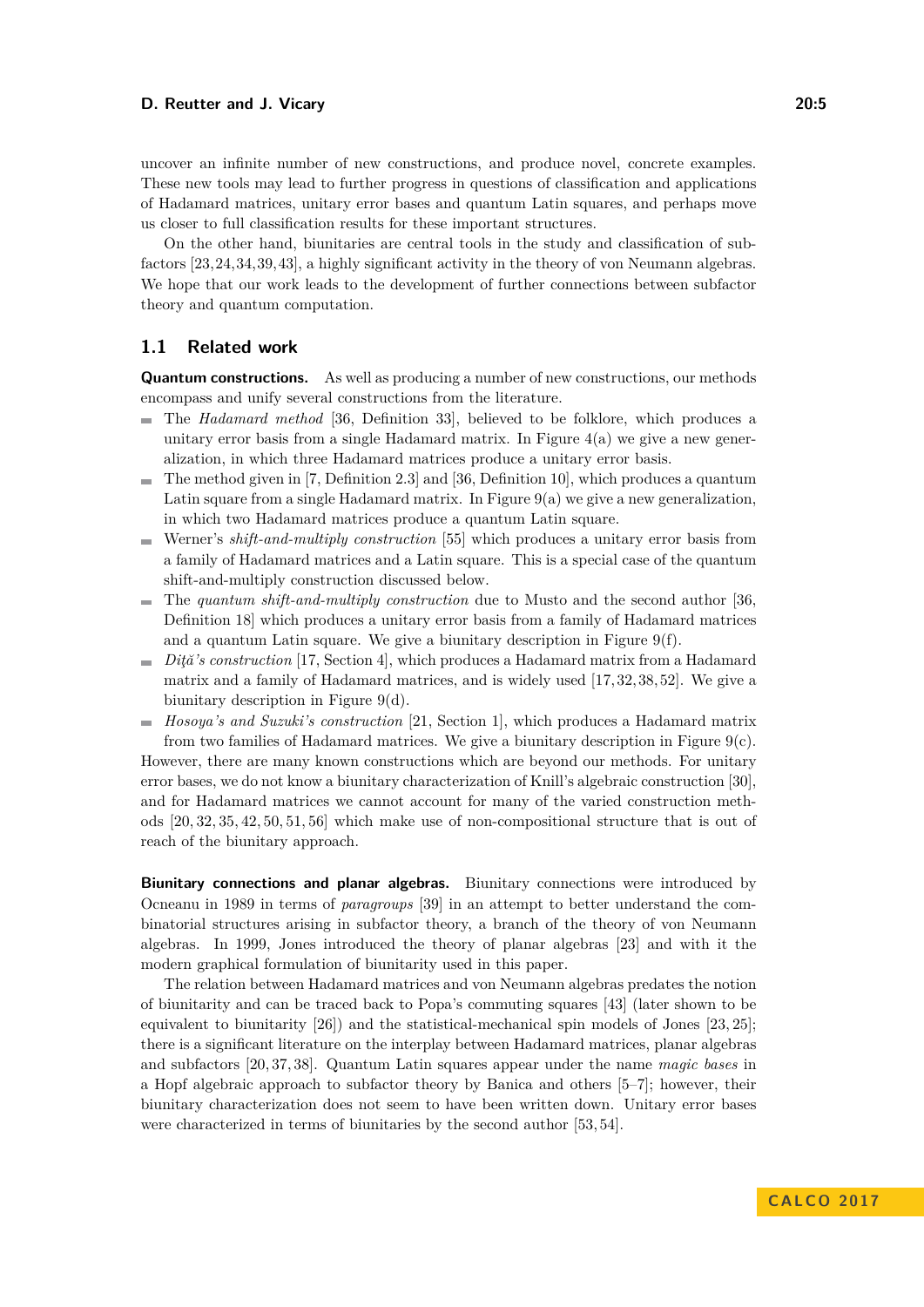## **20:6 A 2-Categorical Approach to Composing Quantum Structures**

**Categorical quantum mechanics.** This work builds on the programme of categorical quantum mechanics, initiated by Abramsky and Coecke [\[1\]](#page-16-1) and developed by them and others [\[2,](#page-16-2) [3,](#page-16-3) [11](#page-17-10)[–15,](#page-17-11) [28,](#page-18-15) [46\]](#page-19-10), which uses monoidal categories with duals to provide a high-level syntax for quantum information flow. It was shown by the second author that these ideas can be extended to a higher categorical setting [\[53,](#page-19-1) [54\]](#page-19-2), developing the work of Baez on a categorified notion of Hilbert space [\[4\]](#page-16-0), a perspective we use here. The key advantage of this approach is that the notion of Frobenius algebra, used in the monoidal category setting to describe classical information, is no longer needed. While our results could in principle be translated back into the language of Frobenius algebras, they would lose their simplicity and power. In this sense, the current work serves as an advertisement for the essential role that higher category theory can play in quantum information theory.

# **1.2 Notations and conventions**

We denote the *n*-element set  $\{1, \ldots, n\}$  by [*n*]. The letters  $a, b, d, e, f, g, h, i, j, k, r, s$  are used to denote indices, the letters  $n, m, p, q$  are used to denote dimensions. We use the following shorthand notations to refer to sets of quantum structures:

- $\blacksquare$  UEB<sub>n</sub> is the set of *n*-dimensional unitary error bases;
- $\equiv$  $QLS_n$  is the set of *n*-dimensional quantum Latin squares;
- $\blacksquare$  Had<sub>n</sub> is the set of *n*-dimensional Hadamard matrices;
- For  $X \in \{UEB_n, QLS_n, Had_n\}, X^{p_1,...,p_k}$  is the set of lists of quantum structures of type *X* controlled by indices in  $[p_1]$ ,  $[p_2]$ , ...,  $[p_k]$ .

For example,  $\text{UEB}_{n^2m}^{n,p}$  is the set of lists of  $n^2m$ -dimensional unitary error bases, controlled by indices valued in [*n*] and [*p*].

# <span id="page-5-0"></span>**2 Biunitarity**

In Section [2.1](#page-5-1) we introduce our formalism, and give the definition of biunitarity. In Section [2.2](#page-9-0) we recall the biunitary characterizations of Hadamard matrices and unitary error bases, and give new biunitary characterizations of quantum Latin squares and controlled families.

## <span id="page-5-1"></span>**2.1 Mathematical foundations**

The graphical calculus for describing composition of multilinear maps was proposed by Penrose [\[41\]](#page-18-16), and is today widely used in a range of areas [\[2,](#page-16-2) [11,](#page-17-10) [27,](#page-18-17) [40,](#page-18-18) [47\]](#page-19-11). In this scheme, wires represent Hilbert spaces and vertices represent linear maps between them, with wiring diagrams representing composite linear maps. For example, given linear maps *A* : *W* ⊗  $H \otimes J \to L \otimes M \otimes R$  and  $B: V \to H \otimes J$ , we can describe a composite linear map  $V \otimes W \to L \otimes M \otimes R$  graphically as shown in Figure [7\(](#page-7-0)a).

In this article we use a generalized calculus that involves *regions*, as well as wires and vertices. This is an instance of the graphical calculus for monoidal 2-categories [\[8,](#page-17-12) [9,](#page-17-13) [22,](#page-17-14) [45\]](#page-18-19) applied to the 2-category<sup>[8](#page-6-0)</sup> of finite-dimensional 2-Hilbert spaces  $[4]$ . The 2-category of 2-Hilbert spaces can be described as follows [\[19,](#page-17-15) [53\]](#page-19-1):

- objects are natural numbers *n, m, . . .*;
- 1-morphisms  $n \to m$  are  $m \times n$ -matrices of finite-dimensional Hilbert spaces (Figure [5\(](#page-6-1)a));  $\rightarrow$
- 2-morphisms are matrices of linear maps (Figure [5\(](#page-6-1)b)). $\blacksquare$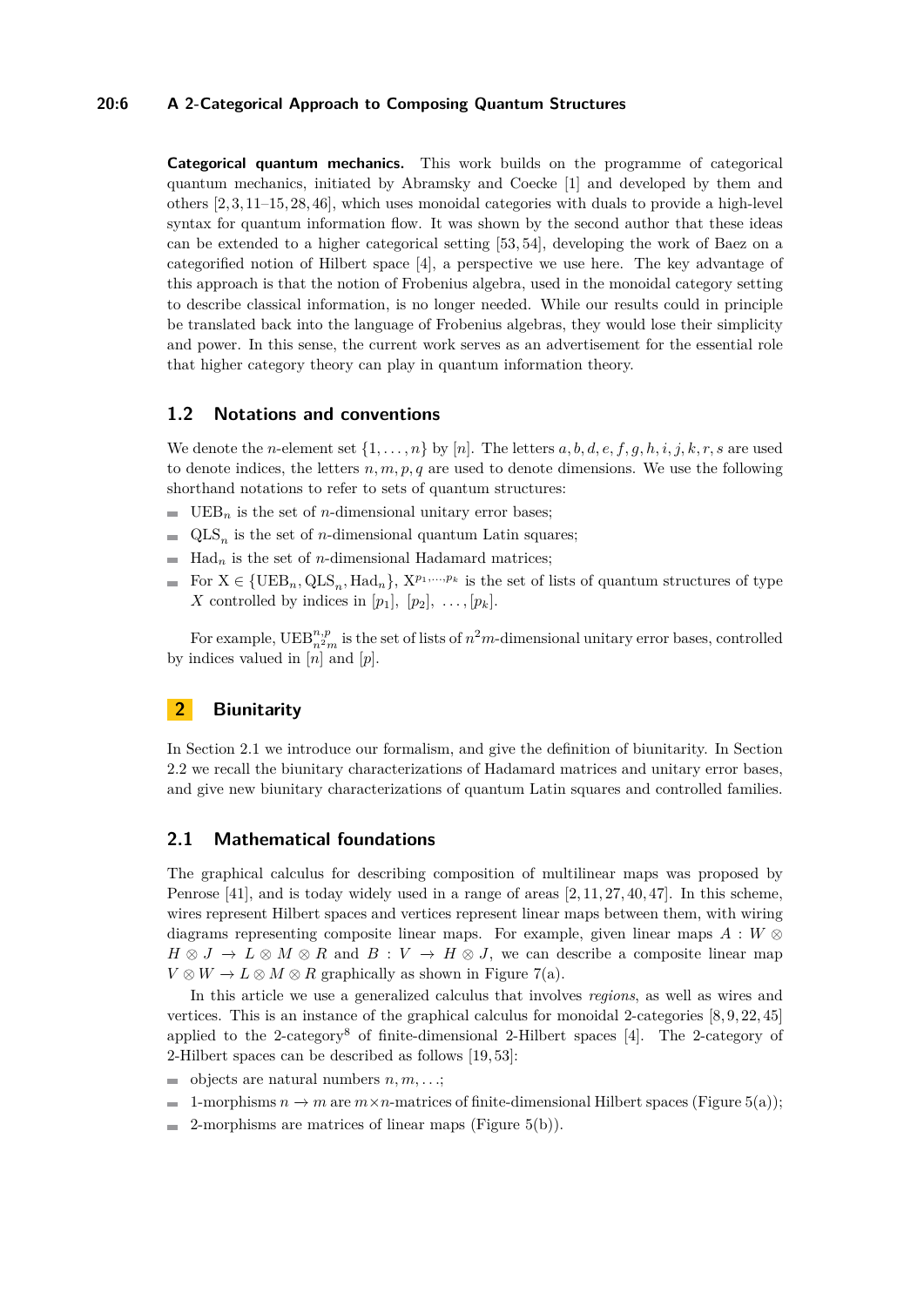<span id="page-6-1"></span>
$$
\begin{pmatrix}\nH_{11} & \cdots & H_{1n} \\
\vdots & \ddots & \vdots \\
H_{m1} & \cdots & H_{mn}\n\end{pmatrix}\n\qquad\n\begin{pmatrix}\nH_{11} \xrightarrow{\phi_{11}} H'_{11} & \cdots & H_{1n} \xrightarrow{\phi_{1n}} H'_{1n} \\
\vdots & \ddots & \vdots \\
H_{m1} \xrightarrow{\phi_{m1}} H'_{m1} & \cdots & H_{mn} \xrightarrow{\phi_{mn}} H'_{mn}\n\end{pmatrix}
$$
\n
$$
\text{cphism } H: n \to m.
$$
\n
$$
\textbf{(b) A 2-morphism } \phi: H \Rightarrow H'.
$$

**(a)** A 1-morp

<span id="page-6-2"></span>**Figure 5** The 1- and 2-morphisms in the 2-category of 2-Hilbert spaces.

$$
\phi : \begin{pmatrix} J_1 \\ J_2 \end{pmatrix} \Rightarrow \begin{pmatrix} H_{11} & H_{12} & H_{13} \\ H_{21} & H_{22} & H_{23} \end{pmatrix} \circ \begin{pmatrix} K_1 \\ K_2 \\ K_3 \end{pmatrix}
$$

**(a)** A 2-morphism *φ*.

$$
\begin{pmatrix} J_1 \xrightarrow{\phi_1} (H_{11} \otimes K_1) \oplus (H_{12} \otimes K_2) \oplus (H_{13} \otimes K_3) \\ J_2 \xrightarrow{\phi_2} (H_{21} \otimes K_1) \oplus (H_{22} \otimes K_2) \oplus (H_{23} \otimes K_3) \end{pmatrix}
$$

**(b)** The 2-morphism  $\phi$  as a matrix of linear maps.

 $\phi_{i,j}: J_i \to H_{i,j} \otimes K_j$  for  $i \in [2]$  and  $j \in [3]$ 

**(c)** The 2-morphism  $\phi$  as a family of linear maps indexed by its adjacent regions.



**(d)** Graphical representation of the 2-morphism *φ*.

**Figure 6** Translating between equivalent expressions for 2-morphisms.

Composition of 1-morphisms is given by 'matrix multiplication' of matrices of Hilbert spaces, with addition and multiplication of complex numbers replaced by direct sum and tensor product, respectively. Composition of 2-morphisms is given by componentwise composition of linear maps.

In the graphical calculus, regions, wires and vertices represent objects, 1-morphisms and 2-morphisms, respectively. The 2-category has a monoidal structure, acting on objects as multiplication, and on 1- and 2-morphisms as the Kronecker product of matrices of Hilbert spaces and linear maps, respectively; this is represented graphically by 'layering' one diagram above another.

**Elementary description.** While these structures are now well-understood in higher representation theory, they are not yet prevalent in the computer science community. To help the reader understand these new concepts, we also give a direct account of the formalism in elementary terms, that can be used without reference to the higher categorical technology. In Figure [6](#page-6-2) we indicate how to translate between the categorical language presented above and the more elementary language used here.

In this direct perspective, shaded regions are labelled by *finite sets*, indexed by a parameter; we write *i*:*n* to indicate that the parameter *i* varies over the set  $[n]$ <sup>[9](#page-6-3)</sup>. Wires and vertices now represent *families* of Hilbert spaces and linear maps respectively, indexed by the parameters of all adjoining regions. A composite surface diagram represents a family of

<span id="page-6-0"></span><sup>8</sup> Here and throughout, we use the term '2-category' to refer to the fully weak structure, which is sometimes called 'bicategory'.

<span id="page-6-3"></span> $9$  For simplicity we will often omit these labels.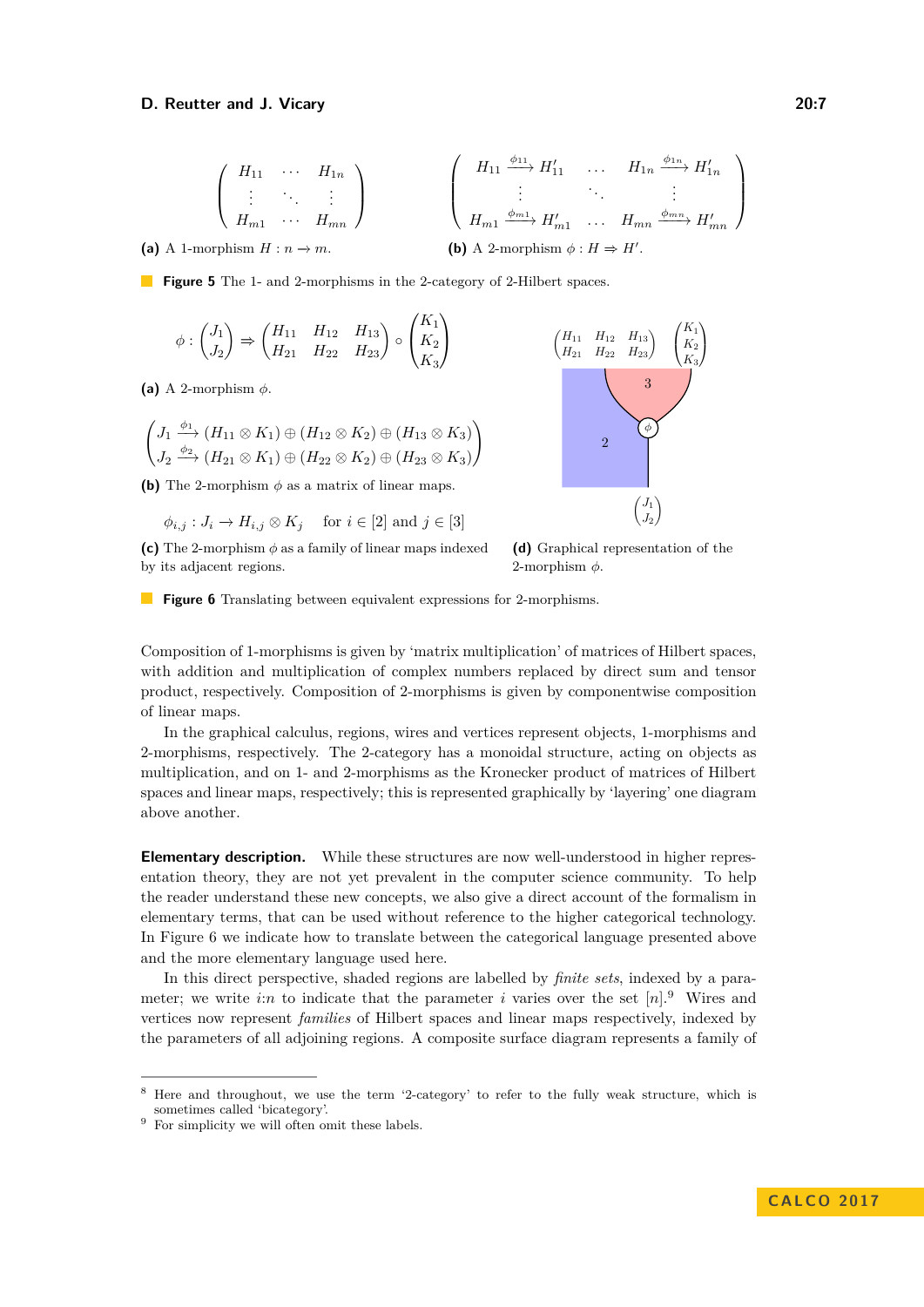## **20:8 A 2-Categorical Approach to Composing Quantum Structures**

<span id="page-7-0"></span>

**(a)** An ordinary tensor diagram.

<span id="page-7-1"></span>**(b)** A shaded tensor diagram.

**Figure 7** The graphical calculus.

composite linear maps, indexed by the parameters of all open regions, with closed regions being summed over.

We give an example in Figure  $7(b)$ . The coloured diagram on the left represents an entire family of composite linear maps. The maps which comprise this family are given by the right-hand diagrams for different values of *k* and *i*, which index the open regions. The closed region labelled *j* : *p* is summed over.

Given this interpretation of diagrams  $D$  as families of linear maps  $D_i$ , we define two diagrams  $D, D'$  to be equal when all the corresponding linear maps  $D_i, D'_i$  are equal, and the scalar product  $\lambda D$  as the family of linear maps  $\lambda D_i$ .

**Duality.** We define the linear maps  $\eta : \mathbb{C} \to \mathbb{C}^n \otimes \mathbb{C}^n$  and  $\epsilon : \mathbb{C}^n \otimes \mathbb{C}^n \to \mathbb{C}$  as follows:



Assuming for simplicity that all Hilbert spaces are chosen to be of the form  $\mathbb{C}^n$  for some  $n \in \mathbb{N}$ , we introduce the following notation for families of linear maps of the form [\(2\)](#page-7-1):



The notation is justified, since the following equations can be demonstrated:



**Dagger structure.** Given a family of linear maps, we define its *adjoint* (or *dagger*) to be the family consisting of the adjoints of the linear maps. Graphically, we can think of the adjoint as a reflection about a horizontal axis. This is justified, since the following holds:

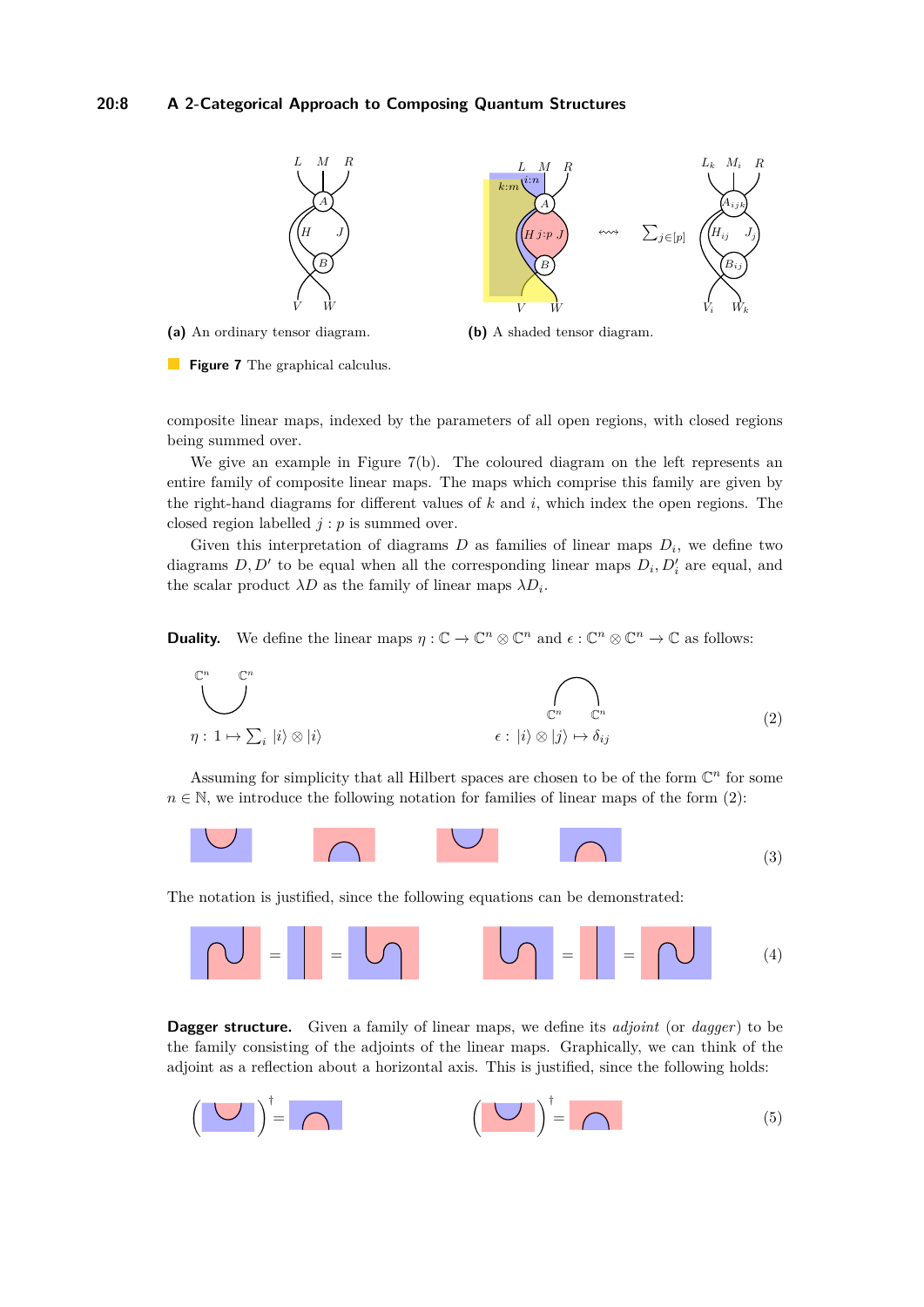In total, every vertex appears in four variants:



The equations on the right-hand sides can be shown to follow from the definitions [\(2\)](#page-7-1). A dagger structure gives rise to a general notion of unitarity.

 $\triangleright$  **Definition 1.** A vertex *U* is *unitary* when it satisfies the following equations:



<span id="page-8-1"></span>**Standard boundaries.** We only make use of a restricted portion of this calculus: wires which bound only one shaded region correspond to the 1-dimensional Hilbert space  $\mathbb C$  for any value of the controlling parameter. (Hilbert spaces that do not bound regions may be of any finite dimension.) In particular, since they are 1-dimensional, the Hilbert spaces arising from these boundaries are not depicted in the corresponding family of tensor diagrams:



**Biunitaries.** Having defined our graphical calculus, we introduce our main algebraic entity.

▶ **Definition 2.** A *biunitary* is a vertex

<span id="page-8-0"></span>

which satisfies the equations of Figure [1](#page-1-0) for some scalar  $\lambda \in \mathbb{C}$ .

Note that biunitarity depends on a chosen partition of the input and output wires into two parts, which is extra data. Also, the scalar  $\lambda$  is uniquely determined by the type of U, and necessarily real and positive.

We will usually use the following equivalent formulation of biunitarity.

▶ **Definition 3.** The *clockwise* and *anticlockwise quarter rotation* of a vertex *U* of type [\(10\)](#page-8-0) is given by the following composites, respectively:

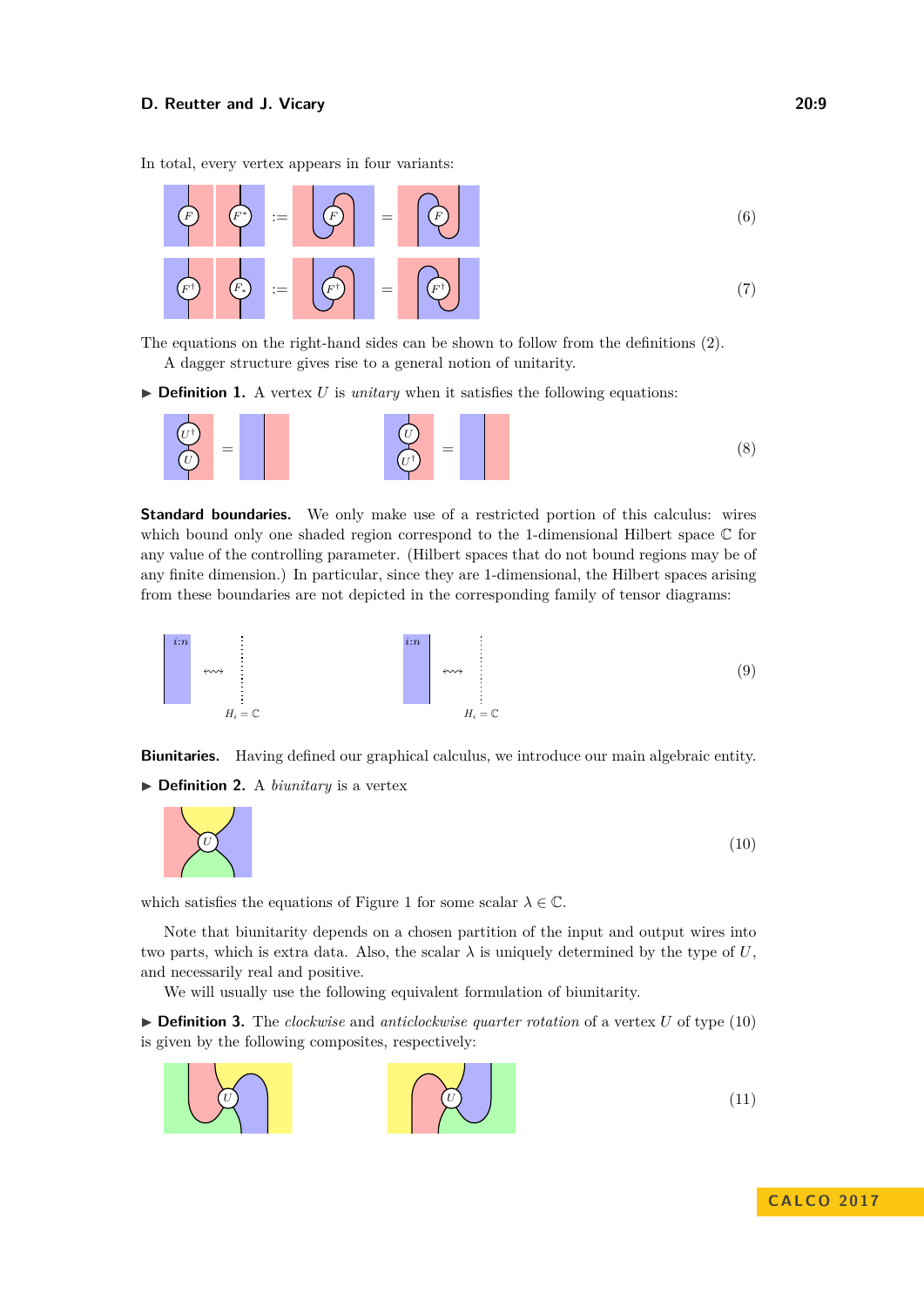## **20:10 A 2-Categorical Approach to Composing Quantum Structures**

<span id="page-9-1"></span>

**Figure 8** Quantum structures and their corresponding biunitary types.

<span id="page-9-2"></span> $\triangleright$  **Proposition 4.** *Given a vertex U of type* [\(10\)](#page-8-0)*, the following are equivalent:* **1.** *U is biunitary;*

**2.** *U is unitary, and its clockwise quarter rotation is proportional to a unitary;*

**3.** *U is unitary, and its anticlockwise quarter rotation is proportional to a unitary. Furthermore, in cases 2 and 3, the proportionality factor is unique up to a phase and given by a square root of*  $\lambda$ *.* 

<span id="page-9-3"></span>I **Corollary 5.** *Given a biunitary, arbitrary quarter rotations, or reflections about horizontal or vertical axes, are again proportional to biunitaries.*

In particular, as soon as we have characterized specific quantum structures in terms of biunitaries of certain types, we know that rotated and reflected versions of this type also correspond to this quantum structure, possibly after multiplication by a scalar.

# <span id="page-9-0"></span>**2.2 Characterizing quantum structures**

In this section we recall the biunitary characterizations of Hadamard matrices and unitary error bases, and give new characterizations of quantum Latin squares and controlled families. These results are summarized in Figure [8.](#page-9-1) In the following diagrams, all wires are either standard boundaries [\(9\)](#page-8-1) or Hilbert spaces that do not bound any region.

**Dimensional constraints.** For a linear map  $f : H \to J$  to be unitary imposes certain algebraic constraints on the dimensions of *H* and *J*; namely,  $\dim(H) = \dim(J)$ . For a vertex of type [\(10\)](#page-8-0) to be biunitary similarly induces certain constraints on the allowed labels for the surrounding regions and wires. In all cases, these constraints are easily identified and solved for. For example, consider the following vertex *U* and its clockwise quarter rotation:



Here, *n, m* and *p* denote the dimensions of the corresponding region or wire, respectively. For the first of these to be unitary requires that  $n = m$ , while for the second to be unitary requires  $p = nm$ . By Theorem [4,](#page-9-2) for *U* to be biunitary, we therefore require  $(n, m, p) = (n, n, n^2)$ , and the set of allowed types is parameterized by a single natural number. For the rest of this section, we will label biunitaries by their allowed dimensions.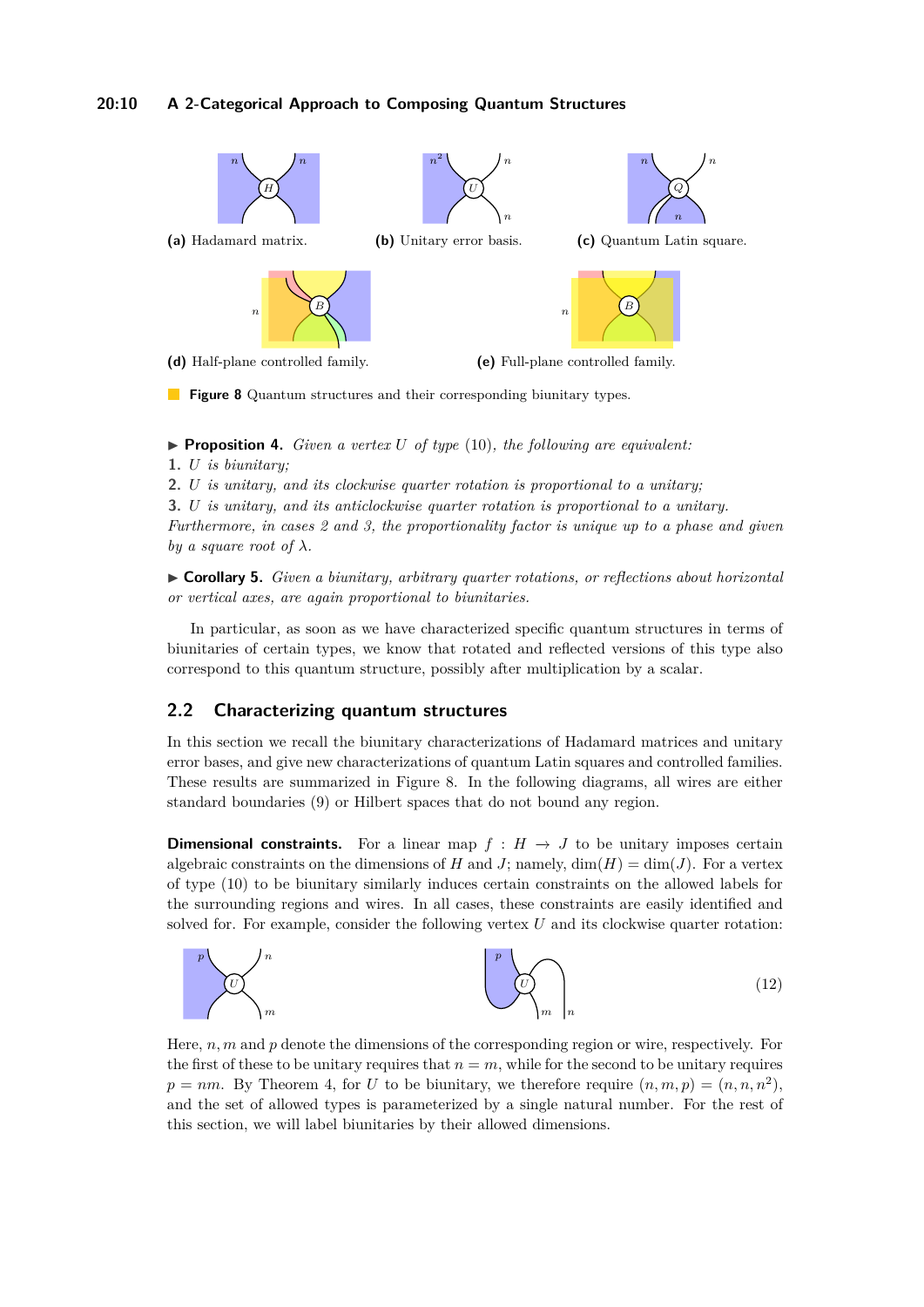**Hadamard matrices.** Hadamard matrices were identified by Jones to be characterized in terms of biunitarity [\[23\]](#page-17-0). Complex Hadamard matrices play an important role in mathematical physics and quantum information theory [\[18\]](#page-17-2); in particular, they encode the data of a basis which is unbiased with respect to the computational basis.

<span id="page-10-0"></span>**► Definition 6.** A *Hadamard matrix* is a matrix  $H \in \text{Mat}_n(\mathbb{C})$  with the following properties, for  $i, j \in [n]$ :

$$
H_{i,j}\overline{H}_{i,j} = 1\sum_{k} H_{i,k}\overline{H}_{j,k} = \delta_{i,j}n \qquad \sum_{k} \overline{H}_{k,i}H_{k,j} = \delta_{i,j}n \qquad (13)
$$

The last two equations are equivalent, but we include them both for completeness.

The biunitary characterization of Hadamard matrices is due to Jones in the setting of the spin model planar algebra, which our mathematical setup generalizes. It was shown in [\[53,](#page-19-1) Theorem 4.5] that this characterization is equivalent to that of Coecke and Duncan in terms of interacting Frobenius algebras [\[12\]](#page-17-16).

I **Proposition 7** (Jones [\[23,](#page-17-0) Section 2.11])**.** *Hadamard matrices of dimension n correspond to biunitaries of the type shown in Figure [8\(](#page-9-1)a).*

**Unitary error bases.** Originally introduced by Knill [\[31\]](#page-18-3), unitary error bases are ubiquitous in modern quantum information theory. They lie at the heart of quantum error correction [\[49\]](#page-19-3) and procedures such as superdense coding and quantum teleportation [\[55\]](#page-19-4).

<span id="page-10-1"></span>▶ **Definition 8** (Knill [\[31\]](#page-18-3)). A *unitary error basis* (UEB) on an *n*-dimensional Hilbert space *H* is a collection of unitary matrices  $\{U_a \in U(H) \mid a \in [n^2]\}$ , satisfying the following orthogonality property, for  $a, b \in [n^2]$ :

$$
\text{Tr}(U_a^{\dagger}U_b) = n \,\delta_{a,b} \tag{14}
$$

That is, a UEB is an orthogonal basis of the space  $\text{End}(H)$  consisting of unitary matrices. We denote the  $(i, j)$ <sup>th</sup> matrix element of the matrix  $U_a$  by  $U_{a,i,j} = (U_a)_{i,j} = \langle i | U_a | j \rangle$ .

I **Proposition 9** (Vicary [\[53,](#page-19-1) Theorem 4.2])**.** *Unitary error bases on an n-dimensional Hilbert space correspond to biunitaries of the type shown in Figure [8\(](#page-9-1)b).*

**Quantum Latin squares.** Quantum Latin squares were introduced by Musto and the second author [\[36\]](#page-18-4) as generalizations of classical Latin squares, with applications to the construction of unitary error bases. Related constructions were also introduced independently by Banica and Nicoară [\[7\]](#page-17-5).

<span id="page-10-2"></span>▶ **Definition 10** (Musto & V. [\[36,](#page-18-4) Definition 1]). A *quantum Latin square* (QLS) on an *n*-dimensional Hilbert space *H* is a square grid of vectors  $\{|Q_{a,b}\rangle \in H | a, b \in [n]\}$  such that each row  $\{|Q_{a,b}\rangle | b \in [n]\}$  and each column  $\{|Q_{a,b}\rangle | a \in [n]\}$  form an orthonormal basis of *H*; for  $a, b, c \in [n]$ :

$$
\langle Q_{a,b}|Q_{a,c}\rangle = \delta_{b,c} \qquad \langle Q_{a,c}|Q_{b,c}\rangle = \delta_{a,b} \qquad (15)
$$

We denote the *i*th entry of the vector  $|Q_{a,b}\rangle$  by  $Q_{a,b,i} = \langle i|Q_{a,b}\rangle$ .

I **Proposition 11.** *Quantum Latin squares on an n-dimensional Hilbert space correspond to biunitaries of the type shown in Figure [8\(](#page-9-1)c).*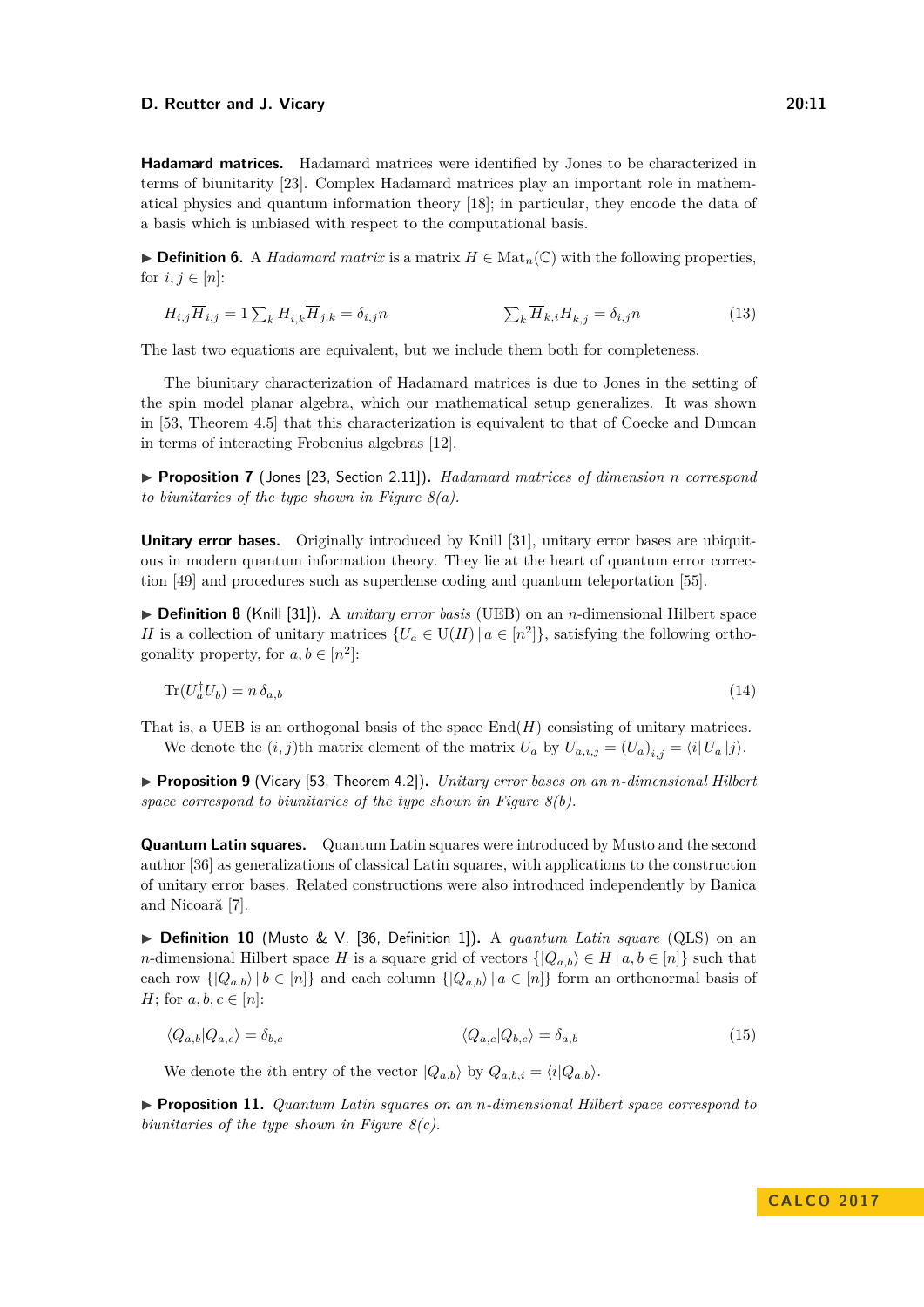## **20:12 A 2-Categorical Approach to Composing Quantum Structures**

**Controlled families.** In quantum information we often want to describe lists of structures, parameterized by a given index. A standard name for such a list is a controlled family.

 $\triangleright$  **Definition 12.** For a given quantum structure *X*, an *n*-controlled family is an ordered list of *n* instances of *X*.

In index notation, we reserve superscript for controlling indices. For example, a controlled family of Hadamard matrices would be written as  $H_{a,b}^c$ , where *c* iterates through the controlled family and *a* and *b* are the actual indices of the Hadamard matrix *H<sup>c</sup>* .

▶ **Proposition 13.** *An n-controlled family of biunitaries of type* 



(16)

(17)

*corresponds to a biunitary of the same type with an additional half-plane or full-plane sheet of dimension n attached, as shown in Figure [8\(](#page-9-1)d) and (e).*

By Corollary [5,](#page-9-3) we could have put the half-plane controlling sheet in one of 4 different orientations. Furthermore, it makes no difference if the controlling sheet goes in front or behind. We therefore have 8 different half-plane controls and 2 different full plane controls. For example. the type shown in Figure [2\(](#page-1-1)d) indicates a controlled family of Hadamards.

In our pseudo-3d graphical notation, it can be hard to see if a rear sheet is actually connected to a vertex. In our diagrams, we will use the convention that all sheets drawn beneath a vertex are connected to it.

**Interchangers.** The vertex representing the crossing of wires at different depths is called an *interchanger*:

<span id="page-11-1"></span>

This is given canonically for all index values as the swap map  $H \otimes J \to J \otimes H$ .

<span id="page-11-3"></span>▶ **Proposition 14.** *The interchanger* [\(17\)](#page-11-1) *is biunitary.* 

## <span id="page-11-0"></span>**3 Biunitary composition**

The results of this section are corollaries of the following idea.

#### <span id="page-11-2"></span>I **Theorem 15.** *Arbitrary finite diagonal composites of biunitaries are again biunitary.*

Since we have established in Section [2](#page-5-0) that biunitaries of various types correspond to different quantum structures, Theorem [15](#page-11-2) suggests the possibility of building new quantum structures from existing ones by diagonal composition. In Section [3.1,](#page-12-2) we demonstrate that binary diagonal composites of biunitaries are again biunitary. We then consider the problem of diagonally composing the biunitaries corresponding to Hadamards, quantum Latin squares, unitary error bases and controlled families to produce other such structures, investigating binary composites in Section [3.2,](#page-12-3) ternary composites in Section [3.3,](#page-14-0) and higher composites in Section [3.4.](#page-16-4) In an extended version of this paper [\[44\]](#page-18-2), we argue that our methods gives rise to an infinite number of genuinely distinct constructions.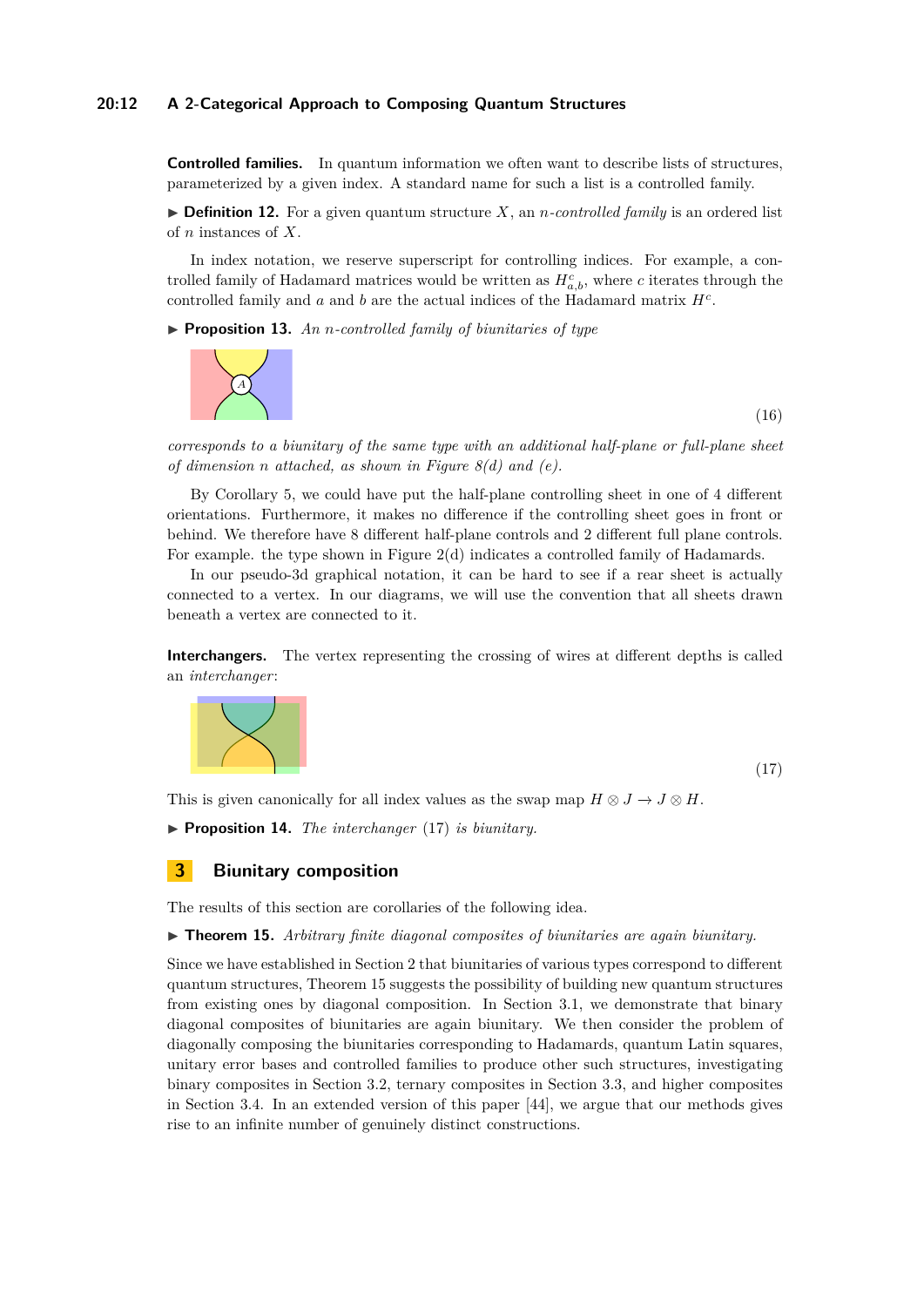<span id="page-12-1"></span>

**Figure 9** Binary biunitary constructions.

# <span id="page-12-2"></span>**3.1 Diagonal composition**

It is straightforward to see that the diagonal composite of two biunitaries is again biunitary.

<span id="page-12-0"></span> $\triangleright$  **Theorem 16.** Let *U*, *V* and *W* be biunitaries with the types illustrated below.

*Then the following diagonal composites are biunitary, with respect to the indicated partitions of the input and output wires:*



Except for the pinwheel composite<sup>[10](#page-12-4)</sup> [\[16\]](#page-17-17), which can be handled separately, this shows that Theorem [15](#page-11-2) holds.

# <span id="page-12-3"></span>**3.2 Binary composites**

We give a number of quantum constructions in Figure [9,](#page-12-1) each involving the diagonal composite of two biunitaries. Correctness of all these constructions follows as corollaries from Theorem [16,](#page-12-0) and the results of Section [2.2](#page-9-0) as summarized in Figure [8.](#page-9-1)

**Quantum Latin squares.** We begin by presenting two quantum Latin square constructions. The following construction produces a quantum Latin square from two Hadamard matrices, generalizing [\[7,](#page-17-5) Definition 2.3] and [\[36,](#page-18-4) Definition 10].

(18)

<span id="page-12-4"></span><sup>&</sup>lt;sup>10</sup> The *pinwheel composite* is a way to compose five 2-morphisms in a double category, in a way which cannot be described in terms of repeated binary composites.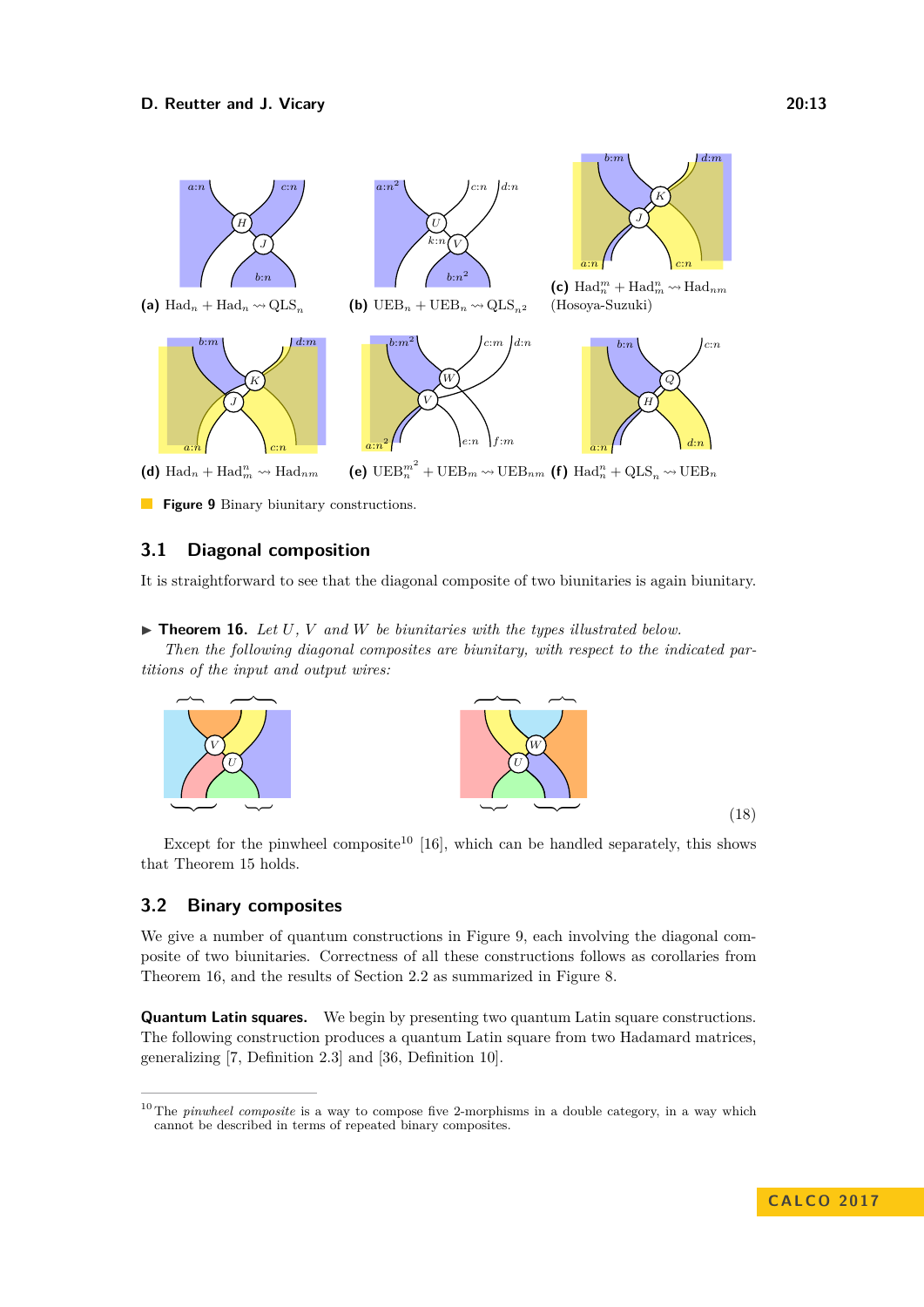$\triangleright$  **Corollary 17** (Had<sub>n</sub> + Had<sub>n</sub>  $\rightsquigarrow$  QLS<sub>n</sub>). The construction of Figure [9\(](#page-12-1)*a)* produces an *n-dimensional quantum Latin square*

$$
Q_{a,b,c} = \frac{1}{\sqrt{n}} H_{a,c} J_{c,b} \tag{19}
$$

*from the following data, with*  $a, b, c \in [n]$ :  $H_{a,c}$  *and*  $J_{c,b} \in \text{Had}_{n}$ *, n-dimensional Hadamards.* 

The factor  $\frac{1}{\sqrt{n}}$  arises as described in Theorem [4,](#page-9-2) since the biunitary *J* is of rotated Hadamard type. Such a biunitary is a *unitary* matrix; given an ordinary Hadamard matrix, we need to rescale it by a factor of  $\frac{1}{\sqrt{n}}$  to obtain such a unitary. A similar comment applies to several of the constructions below. The next construction, which we believe to be new, produces a quantum Latin square from two unitary error bases.

 $\triangleright$  **Corollary 18** (UEB<sub>n</sub> + UEB<sub>n</sub>  $\rightsquigarrow$  QLS<sub>n<sup>2</sub></sup>). *The construction of Figure [9\(](#page-12-1)b) produces an*</sub> *n* 2 *-dimensional quantum Latin square*

$$
Q_{a,b,cd} = \frac{1}{\sqrt{n}} \sum_{k \in [n]} U_{a,c,k} V_{b,k,d}
$$
\n(20)

*from the following data, with*  $a, b \in [n^2]$  *and*  $c, d \in [n]$ .

 $U_{a,c,k}$  *and*  $V_{b,k,d} \in \text{UEB}_n$ *, n-dimensional UEBs.* 

Note that we concatenate indices corresponding to tensor products of Hilbert spaces or products of indexing sets; for example, for a QLS on a Hilbert space  $V \otimes W$ , the coefficient of the basis vector  $|i, j\rangle = |i\rangle \otimes |j\rangle$  in the  $(a, b)$ th position of the quantum Latin square will be written as  $Q_{a,b,ij}$ . Similarly, if the indexing set of a UEB is the product of two sets  $[n] \times [m]$  we denote its  $(a, b)$ th element by  $U_{ab}$  with coefficients  $U_{ab,i,j}$ .

**Hadamard matrices.** The following construction produces a single Hadamard matrix from two controlled families.

▶ Corollary 19 ( $\text{Had}_{n}^{m}$  +  $\text{Had}_{m}^{n}$   $\rightsquigarrow$   $\text{Had}_{nm}$ ). The construction of Figure [9\(](#page-12-1)*c*) produces an *nm-dimensional Hadamard matrix*

$$
H_{ab,cd} = J_{a,c}^b K_{b,d}^c \tag{21}
$$

*from the following data, with*  $a, c \in [n]$  *and*  $b, d \in [m]$ :

 $J_{a,c}^b \in \text{Had}_n^m$ , an *m*-controlled family of *n*-dimensional Hadamard matrices;

 $K_{b,d}^c \in \text{Had}_{m}^n$ , an *n*-controlled family of *m*-dimensional Hadamard matrices.

This construction was introduced in 2003 by Hosoya and Suzuki [\[21\]](#page-17-3) under the name *generalized tensor product.* A better known special case, due to Dită [\[17\]](#page-17-4), is a central tool in the study and classification of Hadamard matrices; we give it explicitly in Figure [9\(](#page-12-1)d).

**Unitary error bases.** We now turn our attention to unitary error bases. By a manual combinatorial check, it can be verified that the constructions in Figure [9\(](#page-12-1)e) and (f) are the only possible binary constructions of UEBs using only Hadamard matrices, UEBs or QLSs and controlled families thereof.

 $\blacktriangleright$  **Corollary 20** (UEB<sub>n</sub><sup>2</sup> + UEB<sub>n</sub>  $\rightsquigarrow$  UEB<sub>nm</sub>). *The construction of Figure [9\(](#page-12-1)e) produces an nm-dimensional unitary error basis*

$$
U_{ab,cd,ef} = V_{a,d,e}^b W_{b,c,f}
$$
\n
$$
(22)
$$

*from the following data, with*  $a \in [n^2]$ ,  $b \in [m^2]$ ,  $c, f \in [m]$  and  $d, e \in [n]$ .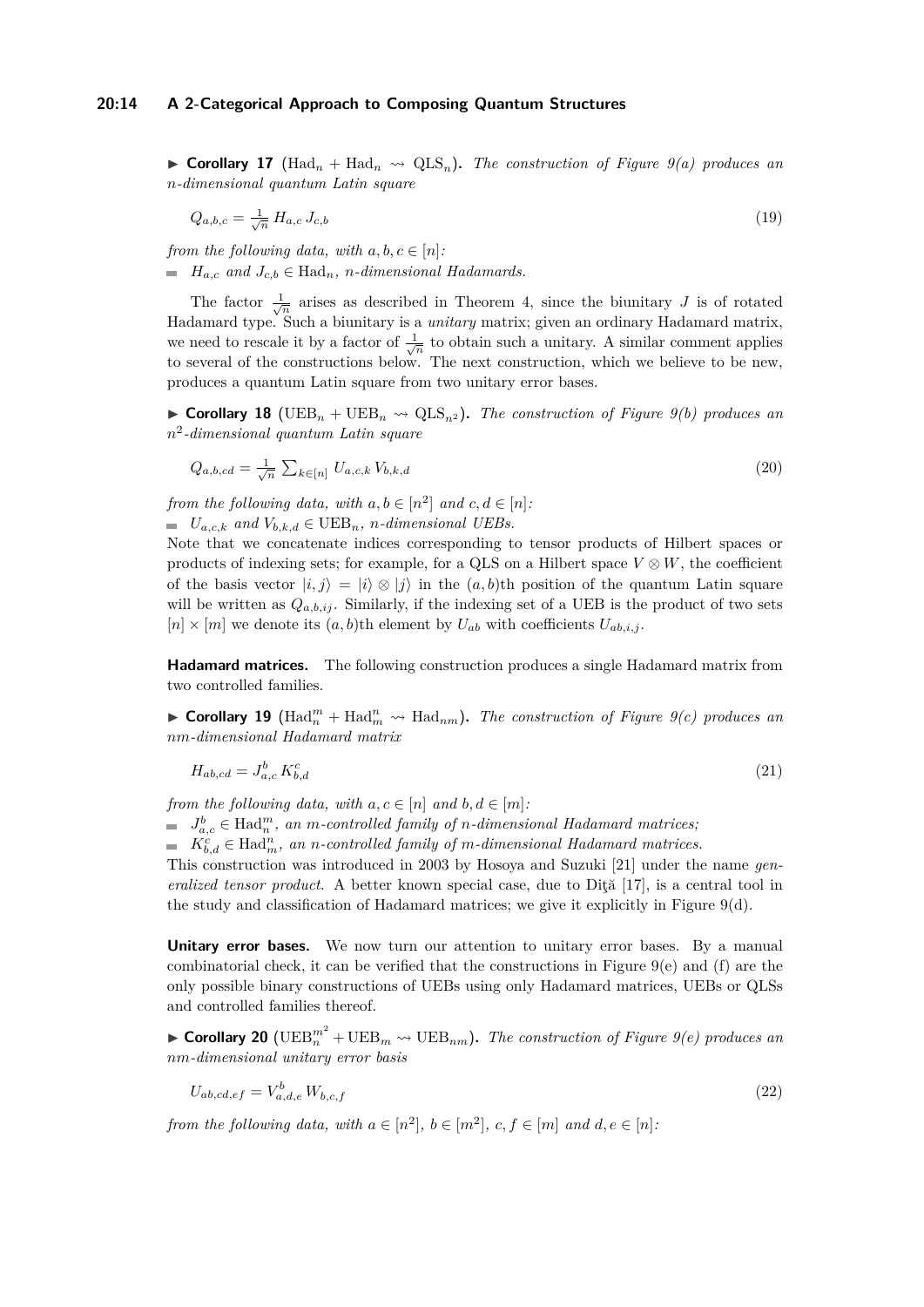$V_{a,d,e}^b \in \mathrm{UEB}_n^{m^2}$ , an  $m^2$ -controlled family of *n*-dimensional unitary error bases;  $W_{bc}$  *f* ∈ UEB<sub>*m</sub>, an m-dimensional unitary error basis.*</sub>

In Figure [9\(](#page-12-1)e), we have used biunitarity of the interchanger as established in Proposition [14.](#page-11-3) It is also possible to compose biunitaries of different types to obtain unitary error bases, as shown by the following biunitary characterization of an existing construction, the *quantum shift-and-multiply* method [\[36\]](#page-18-4), which simultaneously generalizes the shift-andmultiply method [\[55\]](#page-19-4) and the Hadamard method [\[36,](#page-18-4) Definition 33].

▶ Corollary 21 ( $\text{Had}_{n}^{n} + \text{QLS}_{n}$   $\rightsquigarrow \text{UEB}_{n}$ ). The construction of Figure [9\(](#page-12-1)f) produces an *n-dimensional unitary error basis*

$$
U_{ab,c,d} = H_{a,d}^b Q_{b,d,c} \tag{23}
$$

*from the following data, with*  $a, b, c, d \in [n]$ :

 $H_{a,d}^b \in \text{Had}_n^n$ , an *n*-controlled family of *n*-dimensional Hadamard matrices;

 $Q_{b,d,c} \in QLS_n$ *, an n-dimensional quantum Latin square.* 

## <span id="page-14-0"></span>**3.3 Ternary constructions**

Here we list all ternary biunitary constructions of unitary error bases from Hadamard matrices, unitary error bases, quantum Latin squares and controlled families thereof, which do not factor through constructions of lower arity. We summarize them in Figure  $10(a)$ –(d). Up to equivalence, we assert that this list is complete, although we do not prove completeness in a formal way. To our knowledge, all constructions in this section are new. As before, all these results are corollaries of Theorem [16,](#page-12-0) and the results of Section [2.2](#page-9-0) as summarized in Figure [8.](#page-9-1)

The constructions of Figure [10\(](#page-15-0)a) and Figure 10(b) can be seen as slight alterations of constructions that factor through the constructions of Figure [9.](#page-12-1)

▶ Corollary 22  $(Had_n^{m^2,n} + UEB_m^{n,n} + QLS_n$  →  $UEB_{nm}$ ). The construction of Figure [10\(](#page-15-0)*a*) *produces an nm-dimensional UEB*

$$
U_{abc,de,fg} := H_{a,f}^{b,c} V_{b,e,g}^{c,f} Q_{c,f,d}
$$
\n(24)

*from the following data, with*  $a, c, d, f \in [n], b \in [m^2]$  *and*  $e, g \in [m]$ :

 $H_{a,f}^{b,c} \in \text{Had}_{n}^{m^2,n}$ , an  $(m^2, n)$ -controlled family of *n*-dimensional Hadamard matrices;

 $V_{b, e, g}^{c, f} \in \mathrm{UEB}_{m}^{n, n}$ , an  $(n, n)$ -controlled family of *m*-dimensional unitary error bases;

 $Q_{c,f,d} \in QLS_n$ , an *n*-dimensional quantum Latin square.

▶ Corollary 23 ( $\text{Had}_{nm}^{n,m} + \text{QLS}_{n}^{m,m} + \text{QLS}_{m} \rightsquigarrow \text{UEB}_{nm}$ ). *The construction of Figure* [10\(](#page-15-0)*b*) *produces an nm-dimensional UEB*

$$
U_{abc,de,fg} := H_{a,eg}^{b,c} P_{e,b,f}^{c,g} Q_{c,g,d}
$$
\n
$$
(25)
$$

*from the following data, with*  $a \in [nm]$   $b, e, f \in [n]$  and  $c, d, g \in [m]$ :

 $H_{a,eg}^{b,c} \in \text{Had}_{nm}^{n,m}$ , an  $(n,m)$ -controlled family of nm-dimensional Hadamard matrices,

 $P_{e,b,f}^{c,g} \in QLS_n^{m,m}$ , an  $(m, m)$ -controlled family of *n*-dimensional quantum Latin squares;  $Q_{c,q,d} \in \text{QLS}_m$ , an *m*-dimensional quantum Latin square.

The following is geometrically the simplest of our ternary constructions. It involves a closed wire, so the index expression includes a sum.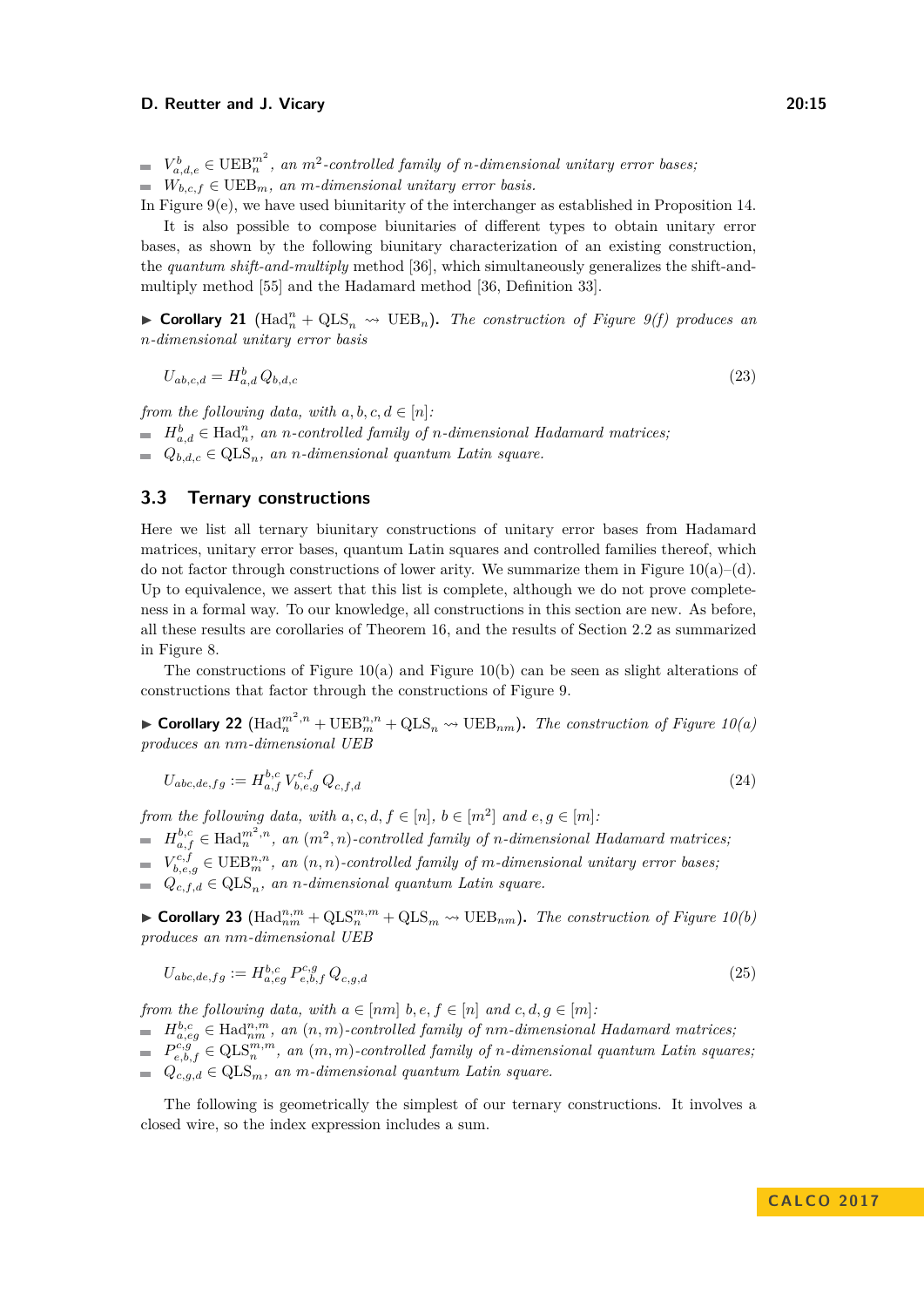## **20:16 A 2-Categorical Approach to Composing Quantum Structures**

<span id="page-15-0"></span>

(a)  $\text{Had}_{n}^{m^{2},n} + \text{UEB}_{m}^{n,n} + \text{QLS}_{n} \rightsquigarrow \text{UEB}_{nm}$ 



(c)  $\text{Had}_{m^2}^{n^2m^2} + \text{UEB}_{nm} + \text{UEB}_{m} \rightsquigarrow \text{UEB}_{nm^2}$ 



**(e)**  $\text{Had}_{n^2}^{n^2, n^2} + 2 \times \text{QLS}_{n^2} + \text{UEB}_n \rightsquigarrow \text{UEB}_{n^3}$ 



(b)  $\text{Had}_{nm}^{n,m} + \text{QLS}_{n}^{m,m} + \text{QLS}_{m} \rightsquigarrow \text{UEB}_{nm}$ 



(d)  $\mathrm{UEB}_{nm}^{n,p} + \mathrm{QLS}_{n}^{p} + \mathrm{UEB}_{\sqrt{np}} \rightsquigarrow \mathrm{UEB}_{nm\sqrt{np}}$ 



(f)  $4 \times \text{Had}_n + 2 \times \text{Had}_n^n + 2 \times \text{QLS}_n \rightsquigarrow \text{UEB}_{n^2}$ 

**Figure 10** Higher-order unitary error basis constructions.

 $\blacktriangleright$  **Corollary 24**  $(\text{Had}_{m^2}^{n^2m^2} + \text{UEB}_{nm} + \text{UEB}_{m} \rightsquigarrow \text{UEB}_{nm^2})$ . The construction of Figure [10\(](#page-15-0)c) *produces an nm*<sup>2</sup> *-dimensional UEB*

$$
U_{ab,cd,ef} := \sum_{r \in [m]} H_{a,e}^b V_{b,c,rf} W_{e,r,d}
$$
\n(26)

*from the following data, with*  $a, e \in [m^2]$ ,  $b \in [n^2m^2]$ ,  $c \in [nm]$ ,  $d \in [m]$ , and  $f \in [n]$ :  $H_{a,e}^b \in \text{Had}_{m^2}^{n^2m^2}$ , an  $n^2m^2$ -controlled family of  $m^2$ -dimensional Hadamard matrices;

- 
- $V_{b,c,rf} \in \text{UEB}_{nm}$ , an *nm*-dimensional unitary error basis;
- $W_{e,r,d} \in \text{UEB}_{m}$ , an *m*-dimensional unitary error basis.

Our final ternary construction is the first to involve a sum over a closed region, which again gives rise to a summation.

▶ Corollary 25 ( $\text{UEB}_{nm}^{n,p} + \text{QLS}_{n}^p + \text{UEB}_{\sqrt{np}} \rightsquigarrow \text{UEB}_{nm\sqrt{np}}$ ). For  $n, m, p \in \mathbb{N}$  such that <sup>√</sup>*np* <sup>∈</sup> <sup>N</sup>*, the construction of Figure [10\(](#page-15-0)d) produces an nm*√*np-dimensional UEB*

$$
U_{abc,def,gh} := \sum_{r \in [n]} V_{a,rf,g}^{b,c} Q_{b,r,d}^c W_{rc,e,h}
$$
\n(27)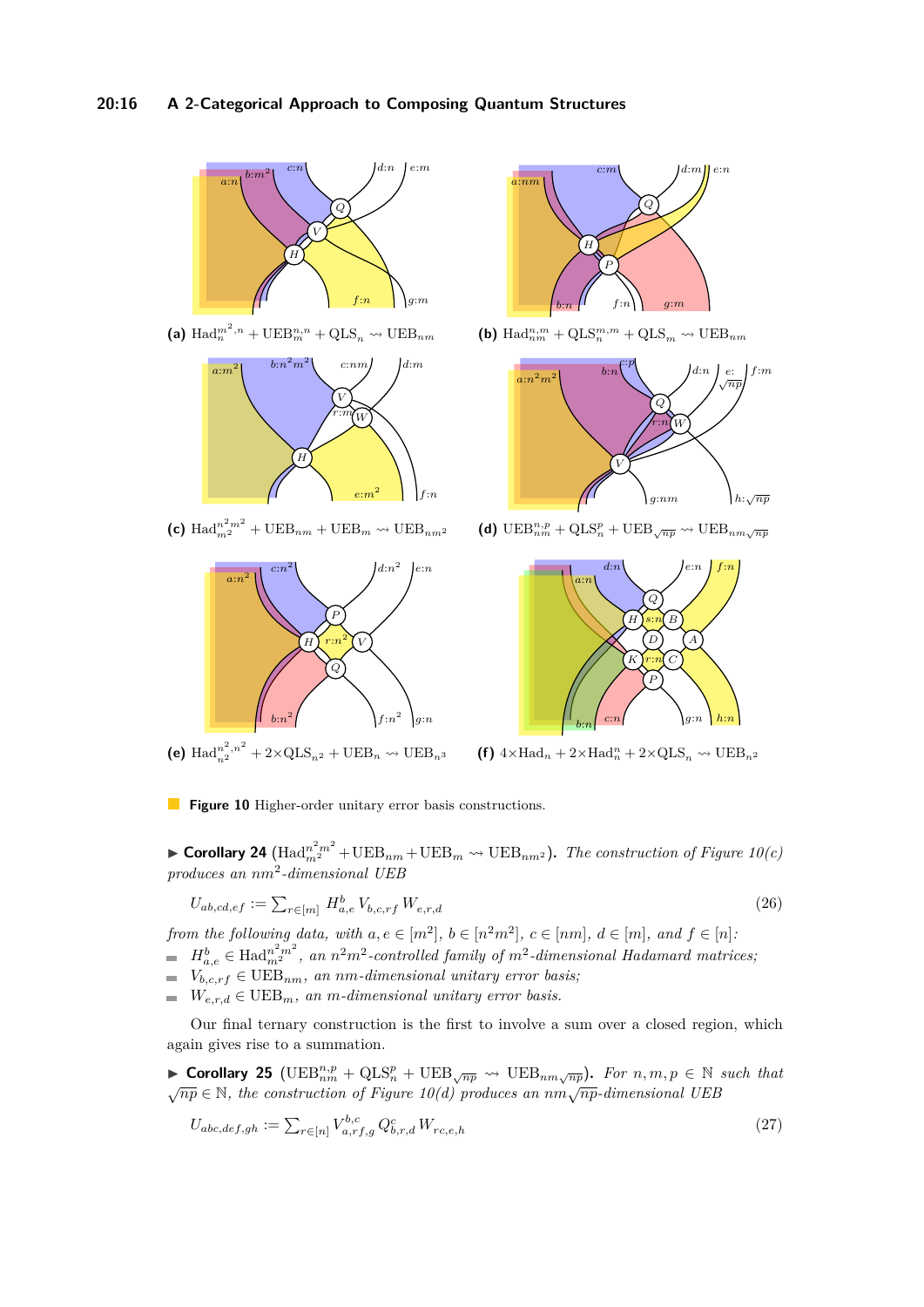*from the following data, with*  $a \in [n^2m^2]$ ,  $b, d \in [n], c \in [p]$ ,  $e, h \in [\sqrt{np}]$ ,  $f \in [m]$ , and  $q \in [nm]$ :

- $V_{a,rf,g}^{b,c} \in \text{UEB}_{nm}^{n,p}$ , an  $(n, p)$ -controlled family of  $nm$ -dimensional unitary error bases;
- $Q_{b,r,d}^c \in QLS_n^p$ , an *p-controlled family of n-dimensional quantum Latin squares*;
- $W_{r,c,e,h} \in \text{UEB}_{\sqrt{np}}$ , an  $\sqrt{np}$ -dimensional unitary error basis.

# <span id="page-16-4"></span>**3.4 Higher constructions**

Interesting biunitary composites exist at higher arity, and are easy to find by experimentation. We give two examples which seem elegant, and which we believe are new.

▶ Corollary 26  $\left(\text{Had}_{n^2}^{n^2,n^2}+2\times\text{QLS}_{n^2}+\text{UEB}_n$  →  $\text{UEB}_{n^3}$ ). The construction in Figure [10\(](#page-15-0)*e*) *produces an n* 3 *-dimensional UEB*

$$
U_{abc,de,fg} = \sum_{r \in [n^2]} H_{a,r}^{b,c} P_{c,r,d} Q_{r,b,f} V_{r,e,g}
$$
\n(28)

*from the following data, with*  $a, b, c, d, f \in [n^2]$  *and*  $e, g \in [n]$ :

- $H_{a,r}^{b,c} \in \text{Had}_{n^2}^{\{n^2,n^2\}}$ , an  $(n^2,n^2)$ -controlled family of  $n^2$ -dimensional Hadamard matrices;
- $P_{c,r,d}, Q_{r,b,f} \in \text{QLS}_{n^2}, n^2$ -dimensional quantum Latin squares;
- $V_{r,e,q} \in \text{UEB}_n$ , an *n*-dimensional unitary error bases.

In an extended version of this paper [\[44\]](#page-18-2), we use this construction to produce a new unitary error basis that cannot be obtained by the most general previously known methods.

Finally, we give the 8-ary construction of Figure [10\(](#page-15-0)f).

▶ Corollary 27  $(4 \times \text{Had}_n + 2 \times \text{Had}_n^n + 2 \times \text{QLS}_n \rightsquigarrow \text{UEB}_{n^2})$ . *The construction in Figure [10\(](#page-15-0)f) produces an n* 2 *-dimensional UEB*

$$
U_{abcd,ef,gh} = \frac{1}{n} \sum_{r,s \in [n]} A_{f,h} B_{s,f} C_{r,h} D_{s,r} H_{a,s}^d K_{b,r}^c Q_{d,s,e} P_{r,c,g}
$$
(29)

*from the following data, with*  $a, b, c, d, e, f, g, h \in [n]$ :

 $A_{f,h}, B_{s,f}, C_{r,h}, D_{s,r} \in \text{Had}_n$ , *n*-dimensional Hadamard matrices;

 $H_{a,s}^d, K_{b,r}^c \in \text{Had}_n^n$ , *n*-controlled families of *n*-dimensional Hadamard matrices;

 $Q_{d,s,e}, P_{r,c,g} \in QLS_n$ , *n*-dimensional quantum Latin squares.

Acknowledgements. We are grateful to Bruce Bartlett, André Henriques, Scott Morrison, Benjamin Musto and Dominic Verdon for useful discussions. We also thank the anonymous referees for valuable suggestions. Early versions of these results were presented at WIP 2016 and QIP 2017, and we are grateful to the organizers of these events.

#### **References**

- <span id="page-16-1"></span>**1** Samson Abramsky and Bob Coecke. A categorical semantics of quantum protocols. In *Proceedings of LICS*, 2004. [doi:10.1109/lics.2004.1319636](http://dx.doi.org/10.1109/lics.2004.1319636).
- <span id="page-16-2"></span>**2** Samson Abramsky and Bob Coecke. Categorical quantum mechanics. In *Handbook of Quantum Logic and Quantum Structures*, pages 261–323. Elsevier, 2009. [doi:10.1016/](http://dx.doi.org/10.1016/B978-0-444-52869-8.50010-4) [B978-0-444-52869-8.50010-4](http://dx.doi.org/10.1016/B978-0-444-52869-8.50010-4).
- <span id="page-16-3"></span>**3** Miriam Backens. The ZX-calculus is complete for stabilizer quantum mechanics. *NJP*, 16:093021, 2014. [doi:10.1088/1367-2630/16/9/093021](http://dx.doi.org/10.1088/1367-2630/16/9/093021).
- <span id="page-16-0"></span>**4** John C. Baez. Higher-dimensional algebra II. 2-Hilbert spaces. *Advances in Mathematics*, 127(2):125–189, 1997. [doi:10.1006/aima.1997.1617](http://dx.doi.org/10.1006/aima.1997.1617).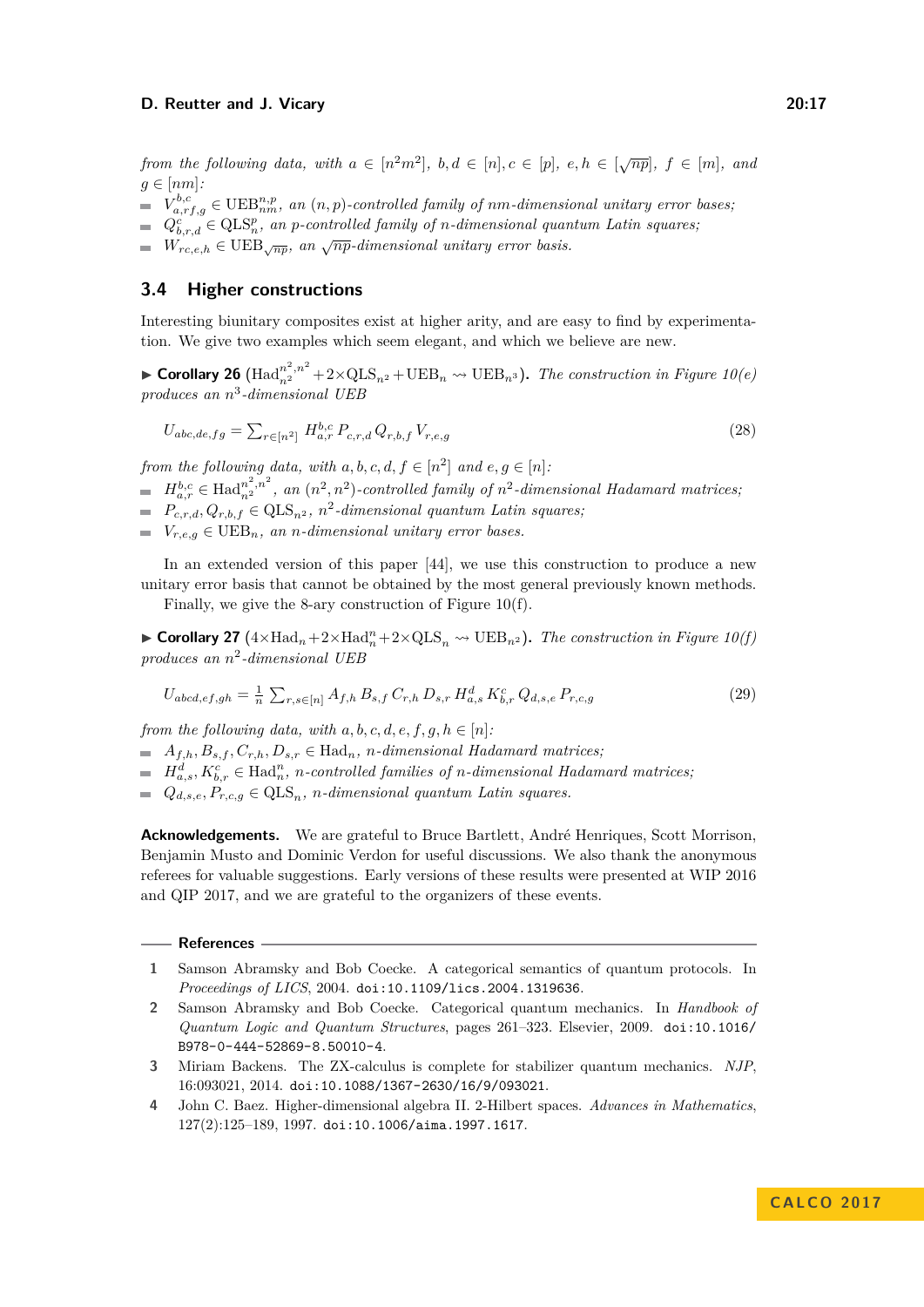## **20:18 A 2-Categorical Approach to Composing Quantum Structures**

- <span id="page-17-9"></span>**5** Teodor Banica, Julien Bichon, and Benoît Collins. Quantum permutation groups: a survey. In *Noncommutative Harmonic Analysis with Applications to Probability*. Polish Academy of Sciences, 2007. [doi:10.4064/bc78-0-1](http://dx.doi.org/10.4064/bc78-0-1).
- **6** Teodor Banica, Julien Bichon, and Jean-Marc Schlenker. Representations of quantum permutation algebras. *Journal of Functional Analysis*, 257(9):2864–2910, 2009. [doi:10.](http://dx.doi.org/10.1016/j.jfa.2009.04.013) [1016/j.jfa.2009.04.013](http://dx.doi.org/10.1016/j.jfa.2009.04.013).
- <span id="page-17-5"></span>**7** Teodor Banica and Remus Nicoară. Quantum groups and Hadamard matrices. *Panamerican Mathematical Journal*, 17:1–24, 2007. [arXiv:math/0610529](http://arxiv.org/abs/math/0610529).
- <span id="page-17-12"></span>**8** John W. Barrett, Catherine Meusburger, and Gregor Schaumann. Gray categories with duals and their diagrams. *to appear*, 2012. [arXiv:1211.0529](http://arxiv.org/abs/1211.0529).
- <span id="page-17-13"></span>**9** Bruce Bartlett. Quasistrict symmetric monoidal 2-categories via wire diagrams, 2014. [arXiv:1409.2148](http://arxiv.org/abs/1409.2148).
- <span id="page-17-6"></span>**10** Tristan Benoist and Ion Nechita. On bipartite unitary matrices generating subalgebrapreserving quantum operations. *Linear Algebra and its Applications*, 521:70–103, 2017. [doi:10.1016/j.laa.2017.01.020](http://dx.doi.org/10.1016/j.laa.2017.01.020).
- <span id="page-17-10"></span>**11** Bob Coecke. Kindergarten quantum mechanics: Lecture notes. In *AIP Conference Proceedings*. AIP Publishing, 2006. [doi:10.1063/1.2158713](http://dx.doi.org/10.1063/1.2158713).
- <span id="page-17-16"></span>**12** Bob Coecke and Ross Duncan. Interacting quantum observables. In *Automata, Languages and Programming*, volume 5126, pages 298–310. Springer, 2008. [doi:10.1007/](http://dx.doi.org/10.1007/978-3-540-70583-3_25) [978-3-540-70583-3\\_25](http://dx.doi.org/10.1007/978-3-540-70583-3_25).
- **13** Bob Coecke, Chris Heunen, and Aleks Kissinger. Categories of quantum and classical channels. *Quant. Inf. Proc.*, 2014. [doi:10.1007/s11128-014-0837-4](http://dx.doi.org/10.1007/s11128-014-0837-4).
- **14** Bob Coecke and Aleks Kissinger. *Picturing Quantum Processes*. Cambridge University Press, 2017.
- <span id="page-17-11"></span>**15** Bob Coecke, Dusko Pavlovic, and Jamie Vicary. A new description of orthogonal bases. *Mathematical Structures in Computer Science*, 23(03):555–567, 2012. [doi:10.1017/](http://dx.doi.org/10.1017/s0960129512000047) [s0960129512000047](http://dx.doi.org/10.1017/s0960129512000047).
- <span id="page-17-17"></span>**16** Robert Dawson and Robert Paré. Characterizing tileorders. *Order*, 10(2):111–128, 1993. [doi:10.1007/bf01111295](http://dx.doi.org/10.1007/bf01111295).
- <span id="page-17-4"></span>**17** Petre Diţă. Some results on the parametrization of complex Hadamard matrices. *Journal of Physics A*, 37(20):5355–5374, 2004. [doi:10.1088/0305-4470/37/20/008](http://dx.doi.org/10.1088/0305-4470/37/20/008).
- <span id="page-17-2"></span>**18** Thomas Durt, Berthold-Georg Englert, Ingemar Bengtsson, and Karol Życzkowski. On mutually unbiased bases. *International Journal of Quantum Information*, 08(04):535–640, 2010. [doi:10.1142/s0219749910006502](http://dx.doi.org/10.1142/s0219749910006502).
- <span id="page-17-15"></span>**19** Josep Elgueta. A strict totally coordinatized version of Kapranov and Voevodsky's 2-category 2Vect. *Mathematical Proceedings of the Cambridge Philosophical Society*, 142(03):407, 2007. [doi:10.1017/s0305004106009881](http://dx.doi.org/10.1017/s0305004106009881).
- <span id="page-17-7"></span>**20** Uffe Haagerup. Orthogonal maximal abelian ∗-subalgebras of the n×n matrices and cyclic n-roots. *Institut for Matematik*, 29:296–322, 1996.
- <span id="page-17-3"></span>**21** Rie Hosoya and Hiroshi Suzuki. Type II matrices and their Bose-Mesner algebras. *Journal of Algebraic Combinatorics*, 17:19–37, 2003. [doi:10.1023/a:1021960623533](http://dx.doi.org/10.1023/a:1021960623533).
- <span id="page-17-14"></span>**22** Benjamin Hummon. *Surface diagrams for Gray categories*. PhD thesis, UC San Diego, 2012. URL: <http://escholarship.org/uc/item/5b24s9cc>.
- <span id="page-17-0"></span>**23** Vaughan F. R. Jones. Planar algebras, I, 1999. [arXiv:math/9909027](http://arxiv.org/abs/math/9909027).
- <span id="page-17-1"></span>**24** Vaughan F. R. Jones, Scott Morrison, and Noah Snyder. The classification of subfactors of index at most 5. *Bull. Amer. Math. Soc.*, 51(2):277–327, 2013. [doi:10.1090/](http://dx.doi.org/10.1090/s0273-0979-2013-01442-3) [s0273-0979-2013-01442-3](http://dx.doi.org/10.1090/s0273-0979-2013-01442-3).
- <span id="page-17-8"></span>**25** Vaughan F.R. Jones. On knot invariants related to some statistical mechanical models. *Pacific Journal of Mathematics*, 137:311–334, 1989. [doi:10.2140/pjm.1989.137.311](http://dx.doi.org/10.2140/pjm.1989.137.311).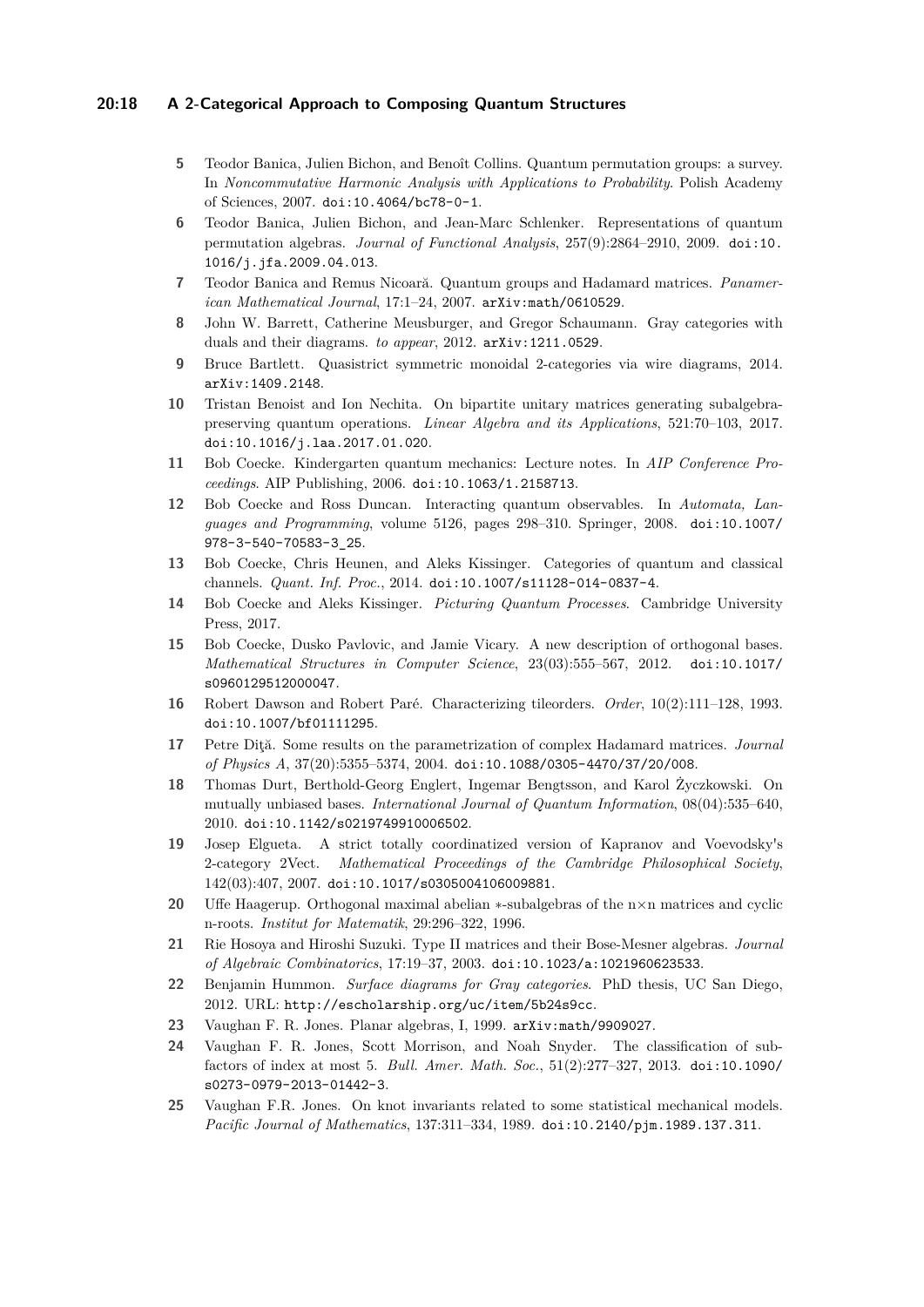- <span id="page-18-13"></span>**26** Vaughan F.R. Jones and Vaikalathur S. Sunder. *Introduction to Subfactors*. Cambridge University Press (CUP), 1997. [doi:10.1017/cbo9780511566219](http://dx.doi.org/10.1017/cbo9780511566219).
- <span id="page-18-17"></span>**27** André Joyal and Ross Street. The geometry of tensor calculus, I. *Advances in Mathematics*, 88(1):55–112, 1991. [doi:10.1016/0001-8708\(91\)90003-p](http://dx.doi.org/10.1016/0001-8708(91)90003-p).
- <span id="page-18-15"></span>**28** Aleks Kissinger and Vladimir Zamdzhiev. Quantomatic: A proof assistant for diagrammatic reasoning. In *Automated Deduction - CADE-25*, pages 326–336. Springer International Publishing, 2015. [doi:10.1007/978-3-319-21401-6\\_22](http://dx.doi.org/10.1007/978-3-319-21401-6_22).
- <span id="page-18-5"></span>**29** Andreas Klappenecker and Martin Rötteler. Unitary error bases: Constructions, equivalence, and applications. In *Applied Algebra, Algebraic Algorithms and Error-Correcting Codes*, pages 139–149. Springer, 2003. [doi:10.1007/3-540-44828-4\\_16](http://dx.doi.org/10.1007/3-540-44828-4_16).
- <span id="page-18-11"></span>**30** Emanuel Knill. Group representations, error bases and quantum codes. *Los Alamos NLR LAUR-96-2807*, 1996. [doi:10.2172/378680](http://dx.doi.org/10.2172/378680).
- <span id="page-18-3"></span>**31** Emanuel Knill. Non-binary unitary error bases and quantum codes. *Los Alamos National Laboratory Report LAUR-96-2717*, 1996. [doi:10.2172/373768](http://dx.doi.org/10.2172/373768).
- <span id="page-18-9"></span>**32** Máté Matolcsi, Júlia Réffy, and Ferenc Szöllősi. Constructions of complex Hadamard matrices via tiling abelian groups. *Open Systems & Information Dynamics*, 14(03):247–263, 2007. [doi:10.1007/s11080-007-9050-6](http://dx.doi.org/10.1007/s11080-007-9050-6).
- <span id="page-18-7"></span>**33** David A. Meyer and Thomas G. Wong. Connectivity is a poor indicator of fast quantum search. *Physical Review Letters*, 114(11), 2015. [doi:10.1103/physrevlett.114.110503](http://dx.doi.org/10.1103/physrevlett.114.110503).
- <span id="page-18-1"></span>**34** Scott Morrison and Emily Peters. The little desert? Some subfactors with index in the interval  $(5, 3 + \sqrt{5})$ . *International Journal of Mathematics*,  $25(08)$ :1450080, 2014. [doi:](http://dx.doi.org/10.1142/s0129167x14500803) [10.1142/s0129167x14500803](http://dx.doi.org/10.1142/s0129167x14500803).
- <span id="page-18-6"></span>**35** Benjamin Musto. Constructing mutually unbiased bases from quantum Latin squares, 2016. [arXiv:1605.08919](http://arxiv.org/abs/1605.08919).
- <span id="page-18-4"></span>**36** Benjamin Musto and Jamie Vicary. Quantum Latin squares and unitary error bases. *Quantum Information and Computation*, 2016. to appear. [arXiv:1504.02715](http://arxiv.org/abs/1504.02715).
- <span id="page-18-14"></span>**37** Remus Nicoară. A finiteness result for commuting squares of matrix algebras. *Journal of Operator Theory*, 55(2):295–310, 2006. [arXiv:math/0404301](http://arxiv.org/abs/math/0404301).
- <span id="page-18-10"></span>**38** Remus Nicoară. Subfactors and Hadamard matrices. *Journal of Operator Theory*, 64(2):453–468, 2010. [arXiv:0704.1128](http://arxiv.org/abs/0704.1128).
- <span id="page-18-0"></span>**39** Adrian Ocneanu. Quantized groups, string algebras, and Galois theory for algebras. In *Operator Algebras and Applications*, pages 119–172. CUP, 1989. [doi:10.1017/](http://dx.doi.org/10.1017/cbo9780511662287.008) [cbo9780511662287.008](http://dx.doi.org/10.1017/cbo9780511662287.008).
- <span id="page-18-18"></span>**40** Román Orús. A practical introduction to tensor networks: Matrix product states and projected entangled pair states. *Annals of Physics*, 349:117–158, 2014. [doi:10.1016/j.](http://dx.doi.org/10.1016/j.aop.2014.06.013) [aop.2014.06.013](http://dx.doi.org/10.1016/j.aop.2014.06.013).
- <span id="page-18-16"></span>**41** Roger Penrose. Applications of negative-dimensional tensors. In D.J.A. Welsh, editor, *Combinatorial Mathematics and its Applications*, pages 221–244. Academic Press, New York, 1971.
- <span id="page-18-12"></span>**42** Mihai Petrescu. *Existence of Continuous Families of Complex Hadamard Matrices of Certain Prime Dimensions and Related Results*. PhD thesis, University of California, Los Angeles, 1997.
- <span id="page-18-8"></span>**43** Sorin Popa. Orthogonal pairs of ∗-subalgebras in finite von Neumann algebras. *Journal of Operator Theory*, 9:253–268, 1983.
- <span id="page-18-2"></span>**44** David Reutter and Jamie Vicary. Biunitary constructions in quantum information, 2016. [arXiv:1609.07775](http://arxiv.org/abs/1609.07775).
- <span id="page-18-19"></span>**45** Christopher Schommer-Pries. *The classification of two-dimensional extended topological field theories*. PhD thesis, Department of Mathematics, University of California, Berkeley, 2009. [arXiv:1112.1000](http://arxiv.org/abs/1112.1000).